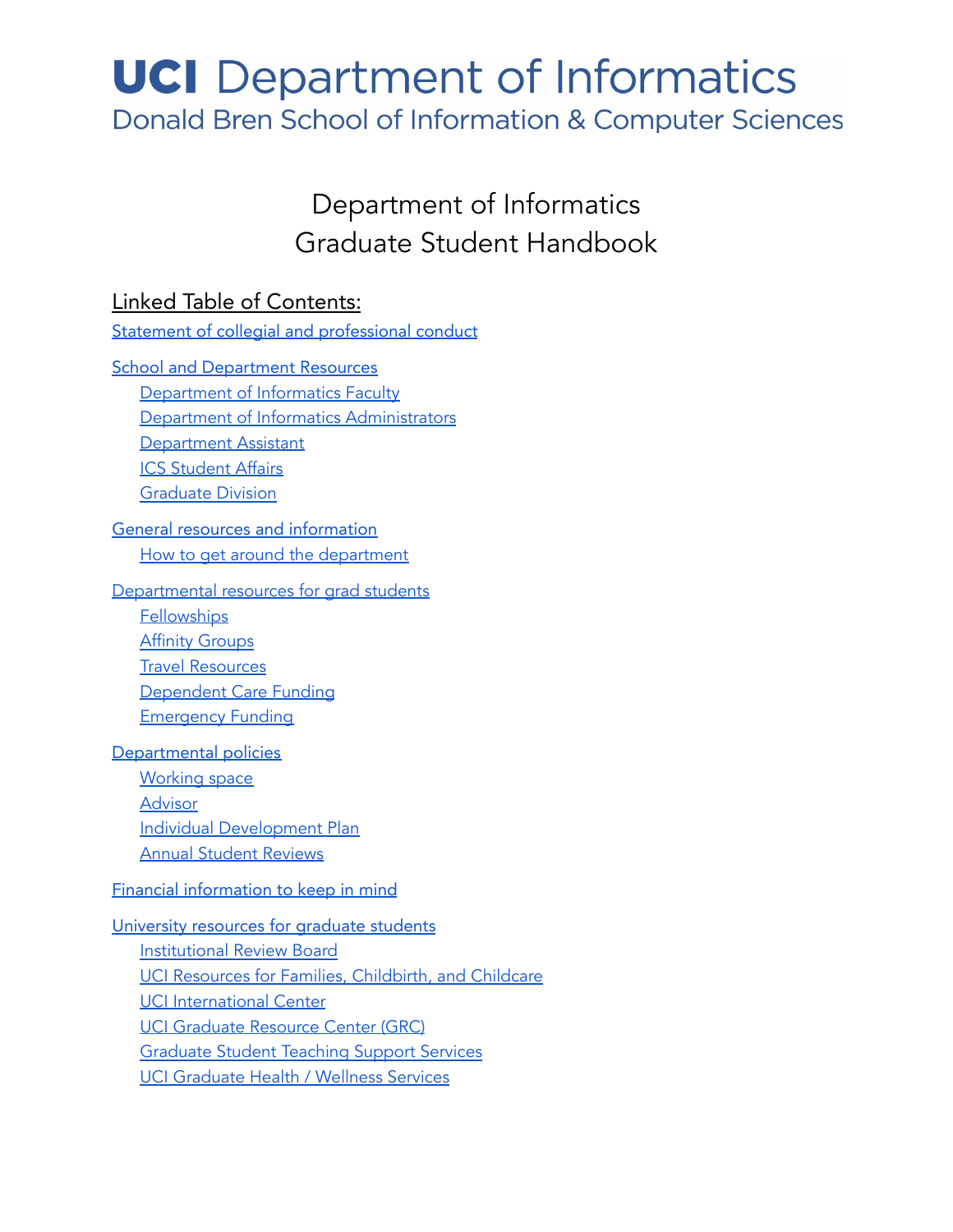**Other UCI [Services](#page-18-0)** 

Where to turn with an issue or [problem](#page-19-0)

Request For [Hardship/Emergency](#page-20-0) Support

Request For [Dependent](#page-21-0) Care Funding

Request For [Graduate](#page-22-0) Student Travel Support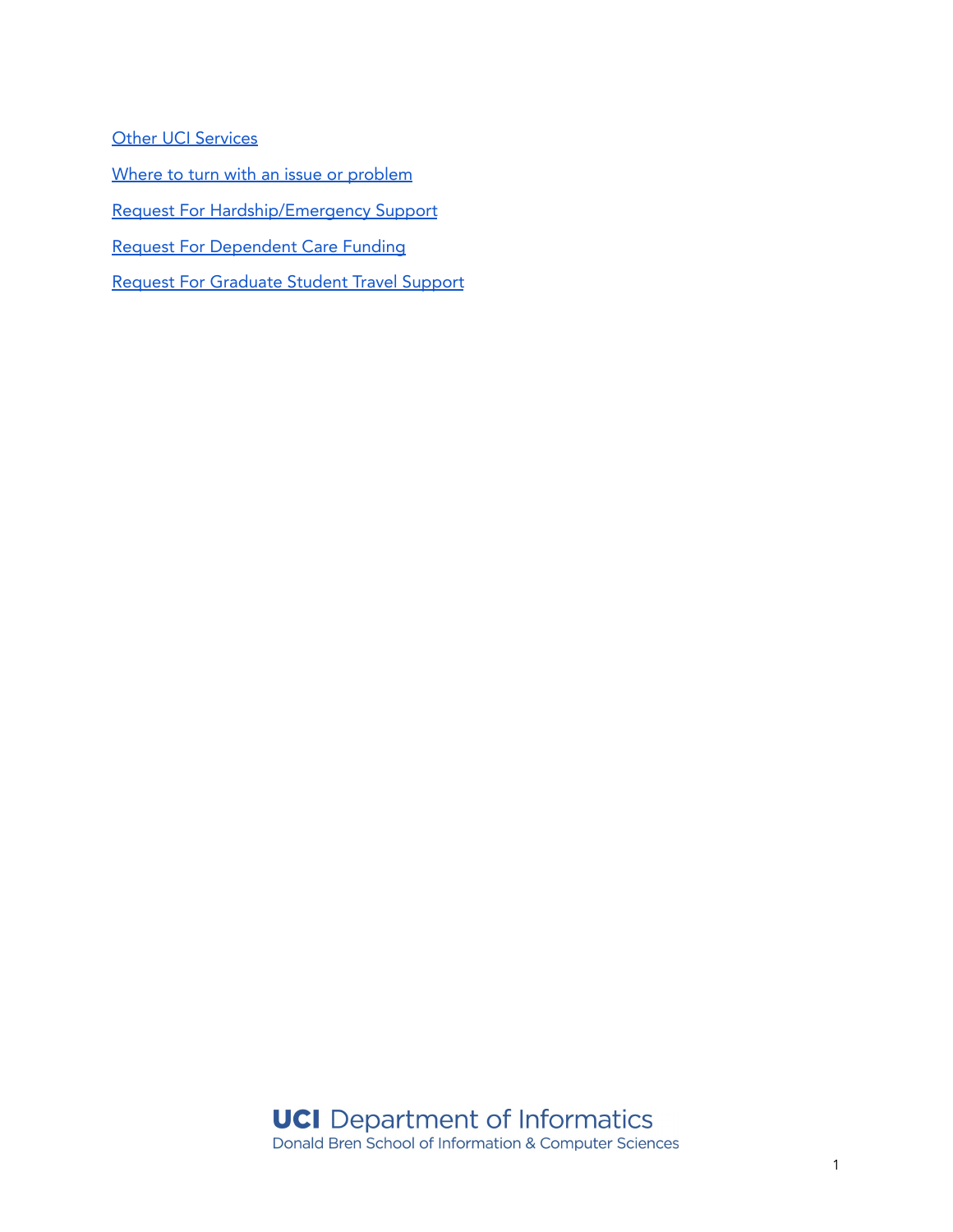# <span id="page-2-0"></span>Statement of collegial and professional conduct

We are a community that respects the needs of its members. A place where individuals and groups learn with and from each other. We aim to foster a sense of shared experience and common purpose, along with a collective responsibility for each other's well-being, and for the well-being of the University as a whole. Although we acknowledge the difficulties inherent in creating a community of individuals who are different from each other, we remain unwavering in our commitment to equity, justice, and mutual respect in a context of academic excellence.

Every individual that studies or works within the department has the right to be treated equally and respectfully. We reject all forms of racism, discrimination, or harassment towards any individual within the departmental community. We seek to establish a positive and anti-racist culture, enabling all members of this community to pursue their educational, scholarly, and career interests in an environment that recognizes the distinctiveness of each person's experience and permits us to take full educational advantage of the variety of talents, backgrounds, and perspectives of those who live and work here.

In all activities each graduate student is expected to be respectful of the rights and interests of others in the community to be personally honest. All students are expected to conduct themselves in a manner compatible with the University's function as an educational institution; all students have the right to attend, make use of, and enjoy the facilities and benefits of the University without undue interruption or disruption. With their professional conduct, graduate students are expected to contribute to a School climate in which all community members feel personally safe, listened to, valued, and treated equally, fairly, and with respect.

The key principles of professional conduct include:

- 1. Professional Competence and Responsibility: As scholars, we strive to maintain the highest level of integrity in our work. Members of the UCI academic community are committed to engage in teaching, learning, research, and community service and to assist one another in the creation and maintenance of an environment that fosters a professional atmosphere. This includes communicating in a manner that is respectful and in no way discriminates against or harasses others, and treats the ideas, scholarship, and interests of others with respect.
- 2. *Integrity*: UCI is an institution of learning, research, and scholarship that is strengthened by the existence of an environment of integrity. As members of the academic community, students are responsible for maintaining this environment, and subscribe to the practice of academic integrity and accept individual responsibility for their work and actions. Violations of academic integrity are unacceptable and will not be tolerated, because they devalue the teaching and learning experience for the entire community.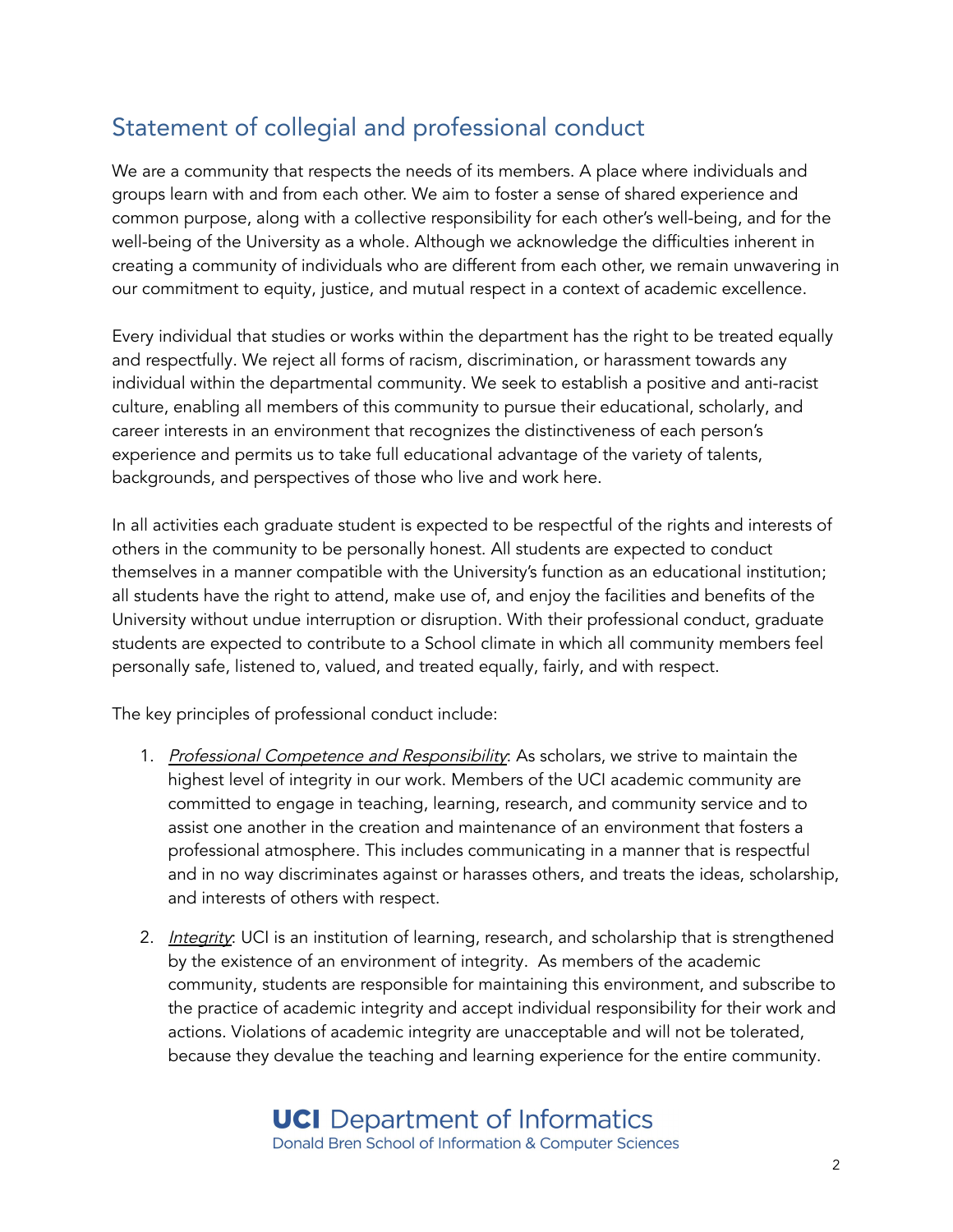Observing basic honesty in one's work, words, ideas, and actions is a principle to which all members of the community are required to subscribe.

- 3. Respect for People's Rights and Dignity: Respect for the rights, privileges, and sensibilities of each member are essential to maintain the spirit of our academic community. Actions that make the atmosphere intimidating, threatening or hostile to individuals are therefore regarded as serious offenses and will be escalated through the proper university channels. Free speech and peaceful assembly are basic requirements of the University as a center of free inquiry and the search of knowledge and insight. These rights involve a concurrent obligation on the part of all members of the University, guests, and visitors to maintain on the campus an atmosphere conducive to scholarly pursuits and to respect the rights of all individuals.
- 4. Respect for Diversity: UCI seeks to promote an environment where its diverse community can thrive. Diversity -- on the basis of race, creed, color, sex, gender identity or expression, age, national origin, ancestry, religion, physical or mental disability, veteran status, marital or domestic partnership status, affectional or sexual orientation, socio-economic background, and other protected characteristics -- is a source of strength for the Department and is essential toward maintaining UCI's reputation as an internationally renowned research university. We do not tolerate any racist, discriminatory and/or harassing behavior based on protected characteristics, and will take immediate action to end a hostile environment if one has been created, prevent its recurrence, and remedy the effects of any hostile environment on affected members of campus community.
- 5. Appropriate Sexual Conduct: UCI does not tolerate sex or gender discrimination, including sexual misconduct such as sexual harassment and sexual assault, stalking, and intimate partner violence. All employees must undergo mandatory sexual harassment compliance training.
- 6. Appropriate Use of Electronic Media: When acting as representatives of the Department or interacting on official UCI platforms, students must be responsible in their use of social media and should not violate our professional and academic standards in their social media activities.

# Accountability

Allegations of improper behavior will be treated seriously and promptly. The Department follows the procedures laid out by the Office of Academic Integrity & Student Conduct. All members of the community are entitled to know what is expected of them, and to a timely, fair, and meaningful evaluation of their contributions.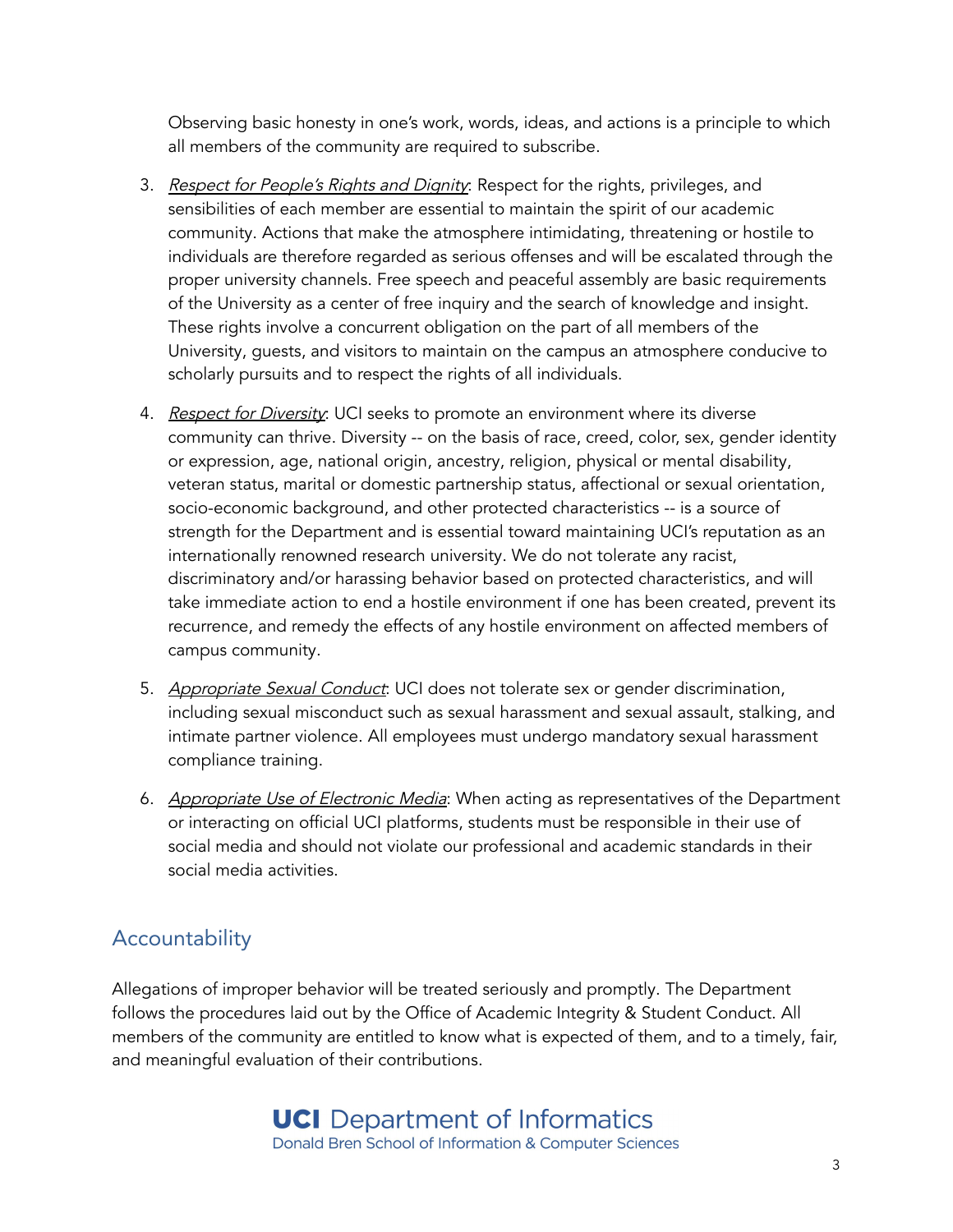# Observance of University Policies

No set of rules can possibly address all situations that may arise. The Department reserves the right to find that conduct not specified in this statement or UCI policies constitutes violation of good academic or professional standing. If situations arise that seem ambiguous, please consult the "Where to turn with an issue or problem" section of this handbook.

The UCI Student Code of Conduct defines behavior expected of all UCI students. It is each student's responsibility to know and comply with the university's Student Code of Conduct. In addition, the violation of the laws of any jurisdiction, whether local, state, federal, or foreign, may subject an individual or recognized organization to disciplinary action.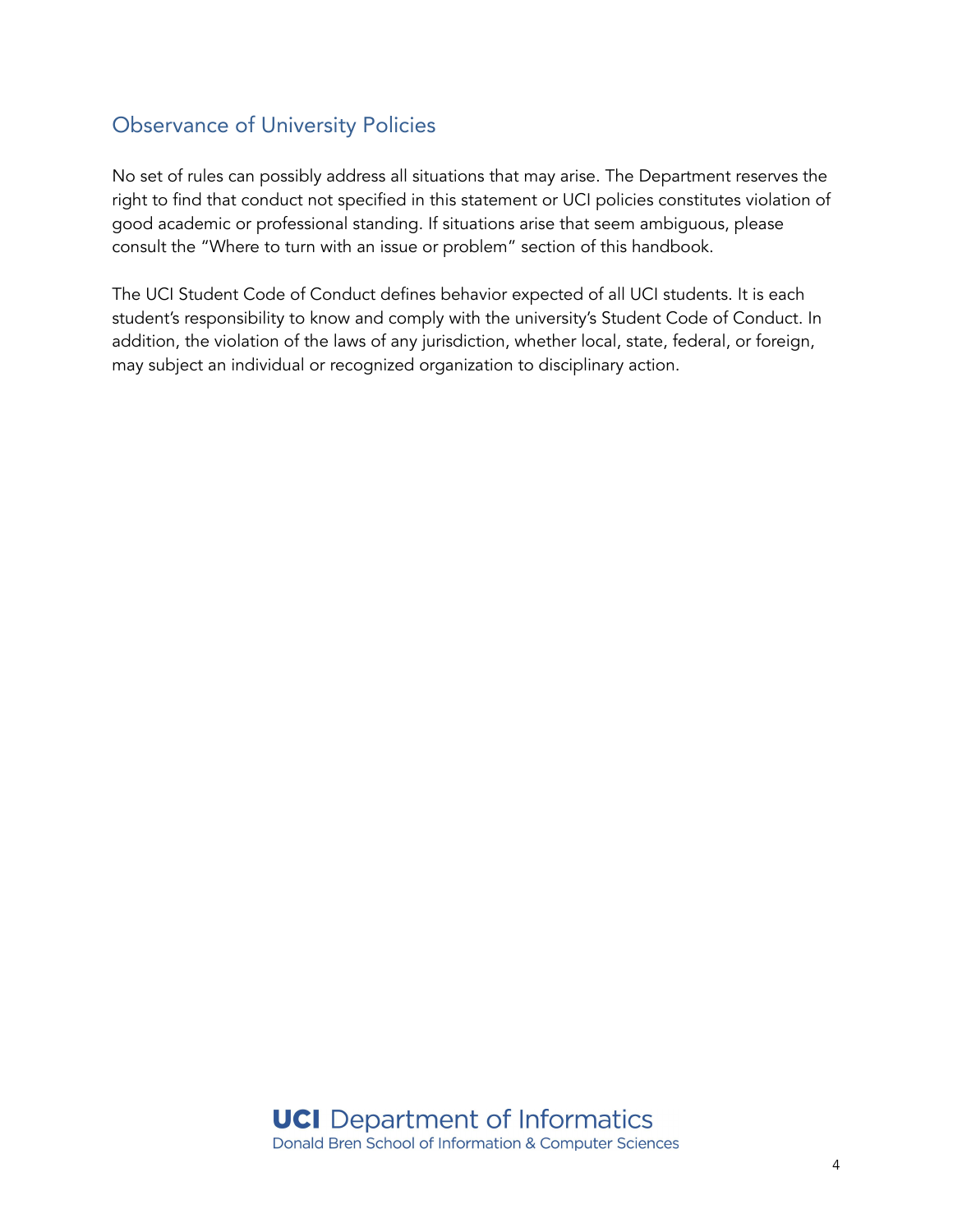### <span id="page-5-0"></span>School and Department Resources

Here is a list of people you should know and meet. All of them have been tasked with supporting graduate students.

#### <span id="page-5-1"></span>Department of Informatics Faculty

Melissa Mazmanian Chair, Department of Informatics [m.mazmanian@uci.edu](mailto:m.mazmanian@uci.edu) DBH 5038 Contact Melissa for questions about advisors, fellowship applications, challenges with the program.

Katie Salen Tekinbaş Vice Chair of Graduate Affairs, Informatics [ksalen@uci.edu](mailto:ksalen@uci.edu) DBH 5056 Contact Katie for issues related to academic progress, fellowships, coursework, advancement, communication and interpersonal dynamics with advisors and peers.

Aaron Trammel DECADE Mentor, Informatics [trammell@uci.edu](mailto:trammell@uci.edu) DBH 5048 Contact Aaron for issues related to department or lab culture, and diversity and inclusion.

#### Informatics Community Care Committee (CCC)

Kylie Peppler: [kpeppler@uci.edu](mailto:kpeppler@uci.edu) Aaron Trammell: [trammell@uci.edu](mailto:trammell@uci.edu) Contact CCC for issues related to departmental climate and culture.

#### <span id="page-5-2"></span>Department of Informatics Administrators

Marty Beach Department Manager [mbeach@uci.edu](mailto:mbeach@uci.edu) DBH 5042 Contact Marty for questions about employment and keys.

Adriana Avina MHCID/Graduate Student Coordinator [atavina@uci.edu](mailto:atavina@uci.edu)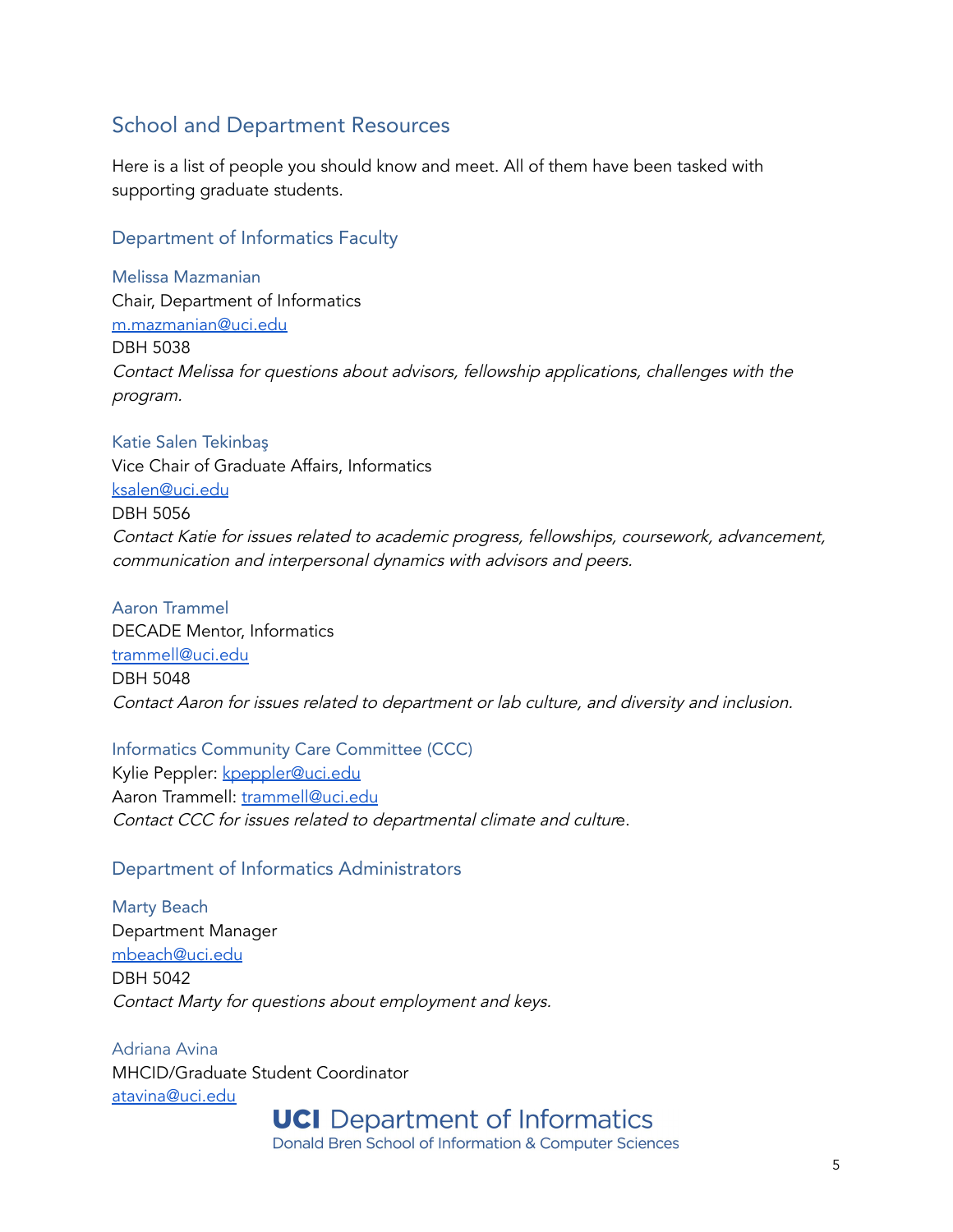DBH 5074 Adriana provides all around support for graduate students.

Laura Jones Department Assistant [ldonalds@uci.edu](mailto:ldonalds@uci.edu) DBH 5028 Laura handles travel, purchasing, and meeting rooms.

<span id="page-6-0"></span>Jonathan H Kim Department Assistant

[jonahk10@uci.edu](mailto:jonahk10@uci.edu) DBH 5026 Jonathan handles travel, purchasing, and meeting rooms.

Alicia Rios Department Assistant, Program Administrator: Connected Learning Lab [alicir2@uci.edu](mailto:alicir2@uci.edu) Alicia handles travel, purchasing, and meeting rooms.

#### <span id="page-6-1"></span>ICS Student Affairs

[gcounsel@ics.uci.edu](mailto:gcounsel@ics.uci.edu) (949) 824-5156 ICS 352 Contact Student Affairs for questions about courses, forms, petitions, and all school and university policies.

Kris D. Bolcer, Director [kris@ics.uci.edu](mailto:kris@ics.uci.edu)

Majde Al Salibi, Graduate Counselor [malsalib@uci.edu](mailto:malsalib@uci.edu)

Leslie Escalante, Graduate Counselor and Fellowships [lescala1@uci.edu](mailto:lescala1@uci.edu)

<span id="page-6-2"></span>Graduate Division

Phong Luong Graduate Division Counselor [pbluong@uci.edu](mailto:pbluong@uci.edu)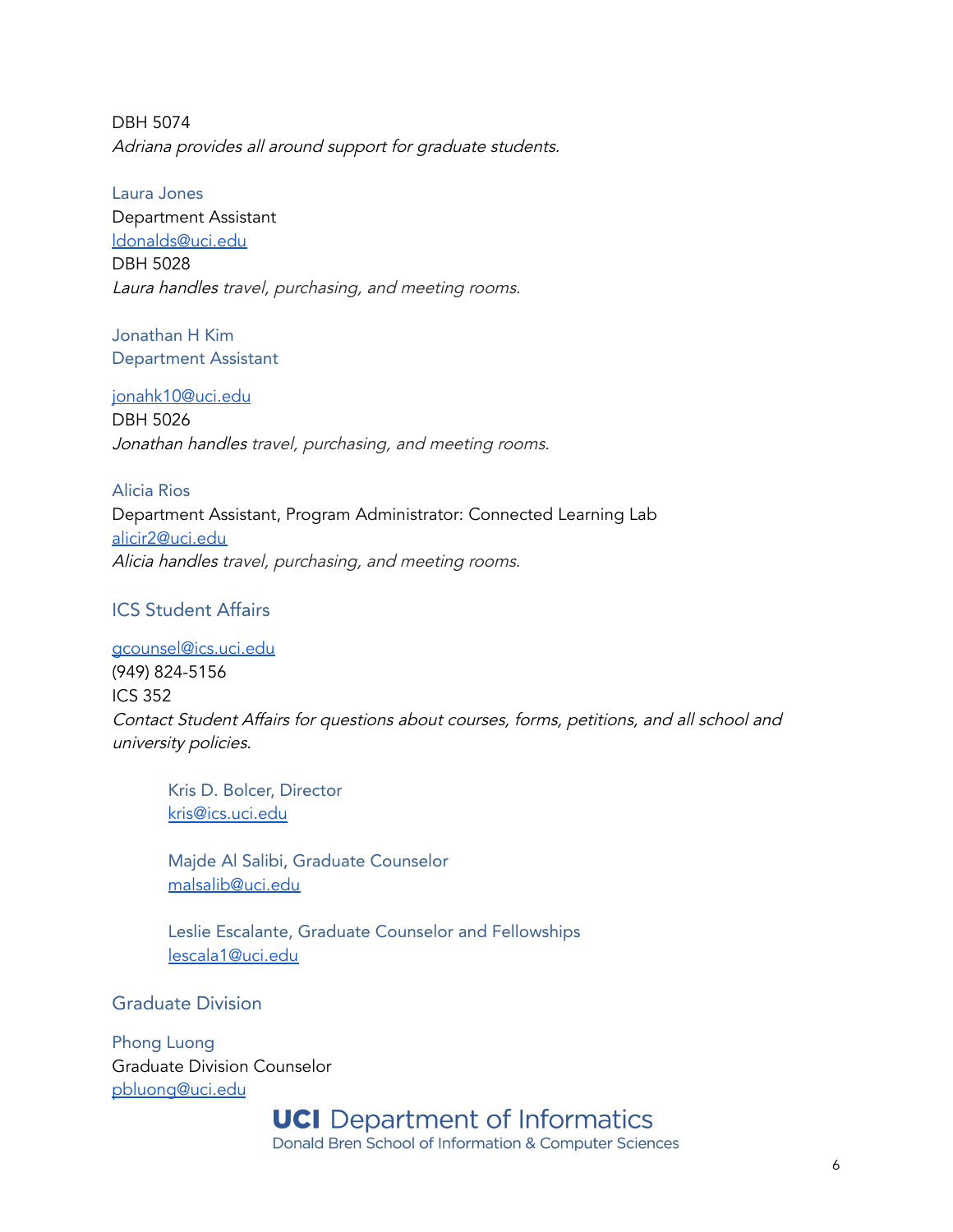Aldrich Hall 120

Contact Phong for any challenges you might be having, health, wellness, time management, academics, etc. Phong is <sup>a</sup> great resource for multiple questions and is someone you can turn to outside the department. He also is the one who can write referrals to campus and community resources.

Jaymi Smith Associate Dean for Student Success [jaymis@uci.edu](mailto:jaymis@uci.edu)

Rodrigo Lazo Associate Dean for Diversity, Equity, and Inclusion [rlazo@uci.edu](mailto:rlazo@uci.edu)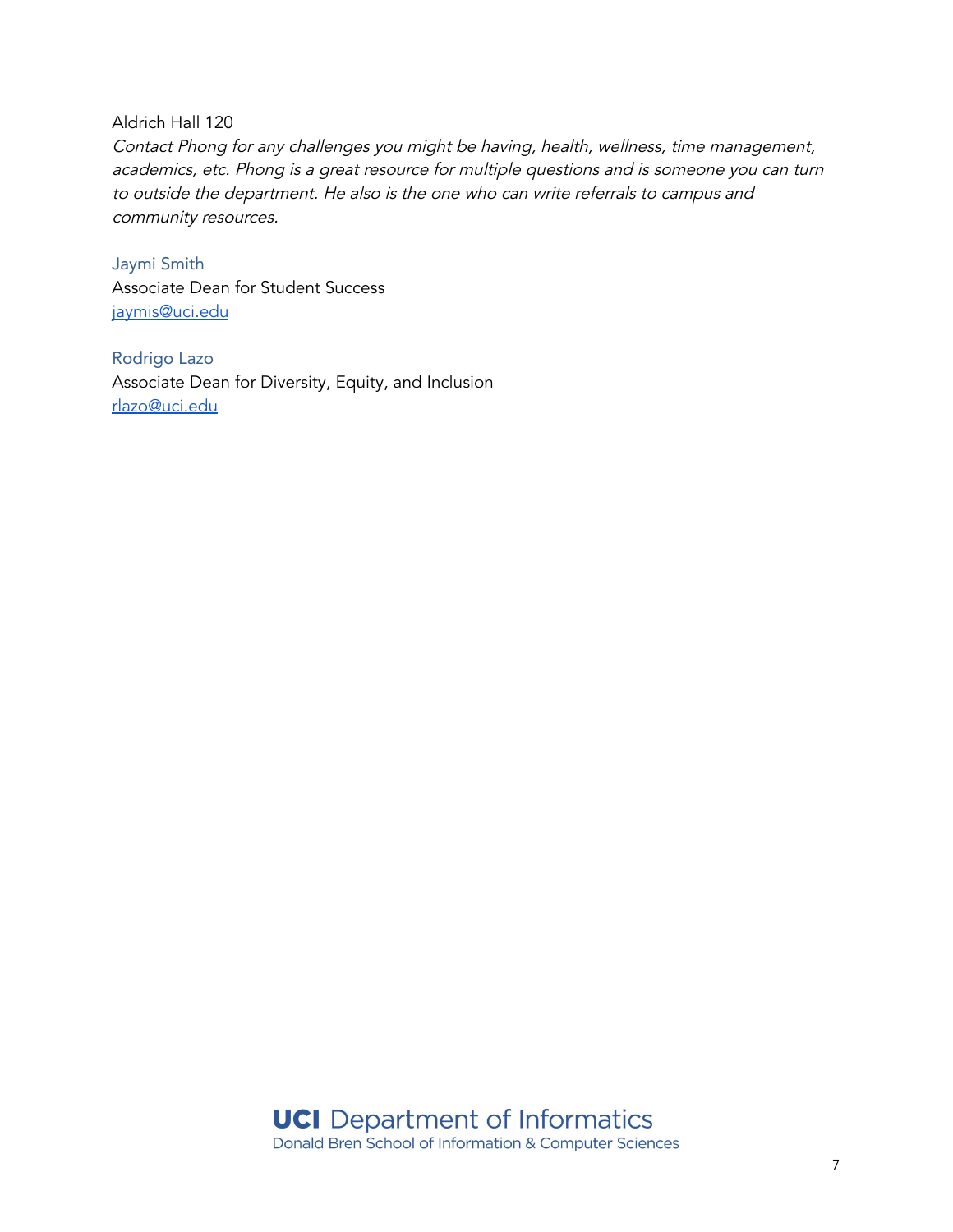# <span id="page-8-0"></span>General resources and information

UCI course catalog [\(http://catalogue.uci.edu/welcome](http://catalogue.uci.edu/welcome))

Program Requirements and Curriculum (add url): This site outlines the requirements and advancement process for all Informatics degrees. It is maintained by the Vice Chair of Grad Affairs. This site should be accurate but is NOT the « information of record ». Please contact the Vice Chair or Student affairs for ANY questions.

Informatics Graduate Student [Association](http://sites.uci.edu/igsa) (IGSA): IGSA plans social events, regular coffee hours, and informal [resources](https://drive.google.com/drive/folders/1tZbXZDFY6tObfyfkPeoZSbqiNRmsH5Lt) for students. IGSA also hosts a collection of virtual resources that go over everything they could think about to help you understand UCI, the department, and living in Irvine (everything from department policy to where to go shopping and have dinner). We highly encourage you to get involved!

#### <span id="page-8-1"></span>How to get around the department

#### Printing and Xeroxing

You will get a copy code for all TA work. Please print/copy from the mailroom for any course related work using that code. You can also ask your advisor for a copy code to print in the mailroom. In addition, most labs have printers. This is where we encourage you to do the bulk of your printing. For large scale printing or posters you can use the biosci copy center (image works). You will need approval from your advisor and a recharge number to use this service ([http://imageworks.bio.uci.edu\)](http://imageworks.bio.uci.edu)

#### Meeting rooms

Contact [Laura](mailto:ldonalds@uci.edu) or [Jonathan](mailto:jonahk10@uci.edu) to schedule.

Keys and issues with the building Contact [Marty](mailto:mbeach@uci.edu)

#### Purchases (food, supplies, technology, travel)

Talk to your advisor before making any purchases you would like to be reimbursed for. The department does not reimburse for purchases – individual faculty members can choose to reimburse you if they have research funds available. Please do not make any purchases on your own. Contact Laura or Jonathan once you have permission and a recharge number from a faculty member who is willing to cover the purchase.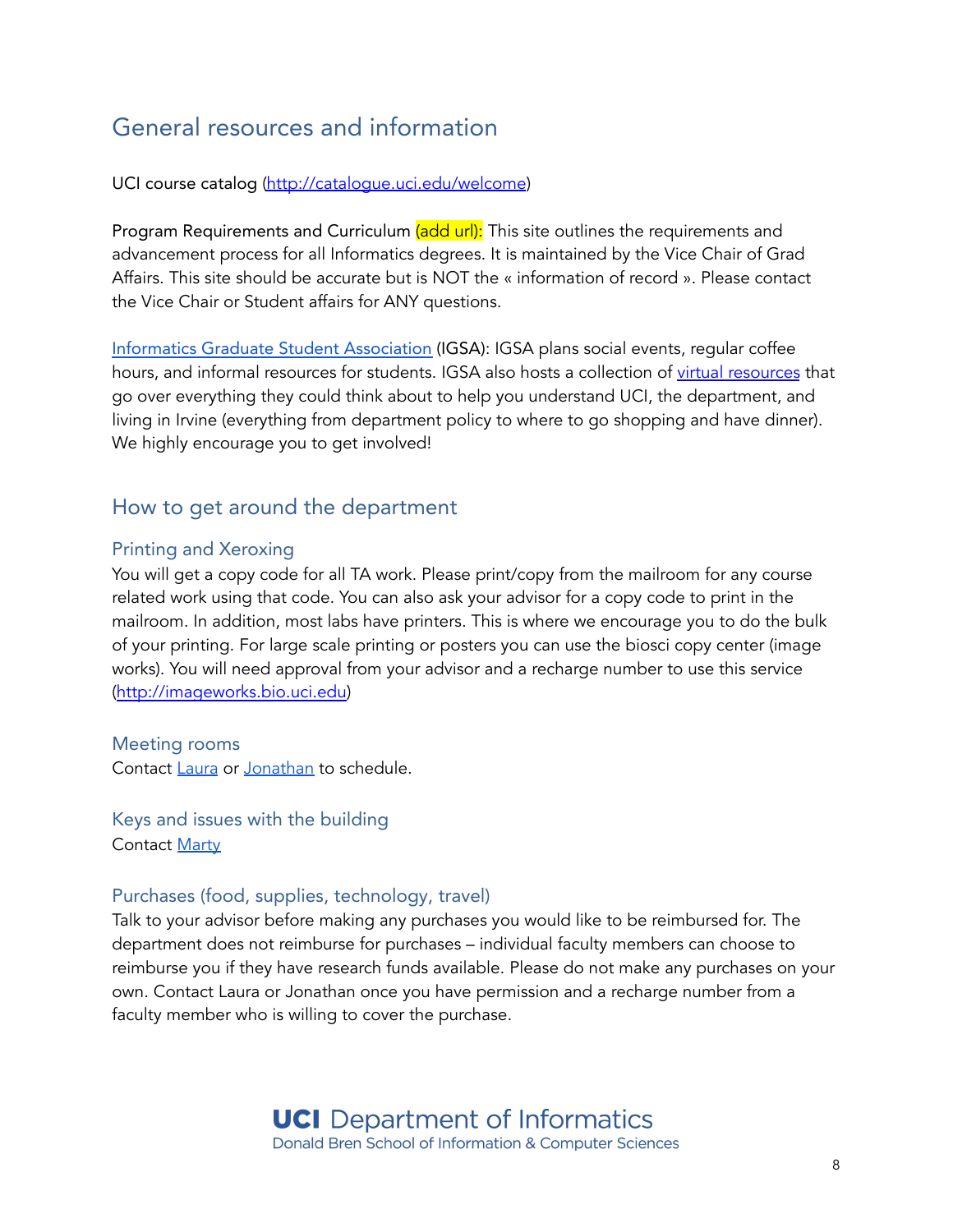ICS Computing support helpdesk@ics.uci.edu

### School and department forms for graduate students

Please contact **[Student](mailto:gcounsel@ics.uci.edu) Affairs** for all forms related to your advancement through the program.

#### Graduate Student Policies

Policies related to being a student in the Department of Information and Computer science can be found here: https://www.ics.uci.edu/grad/policies/index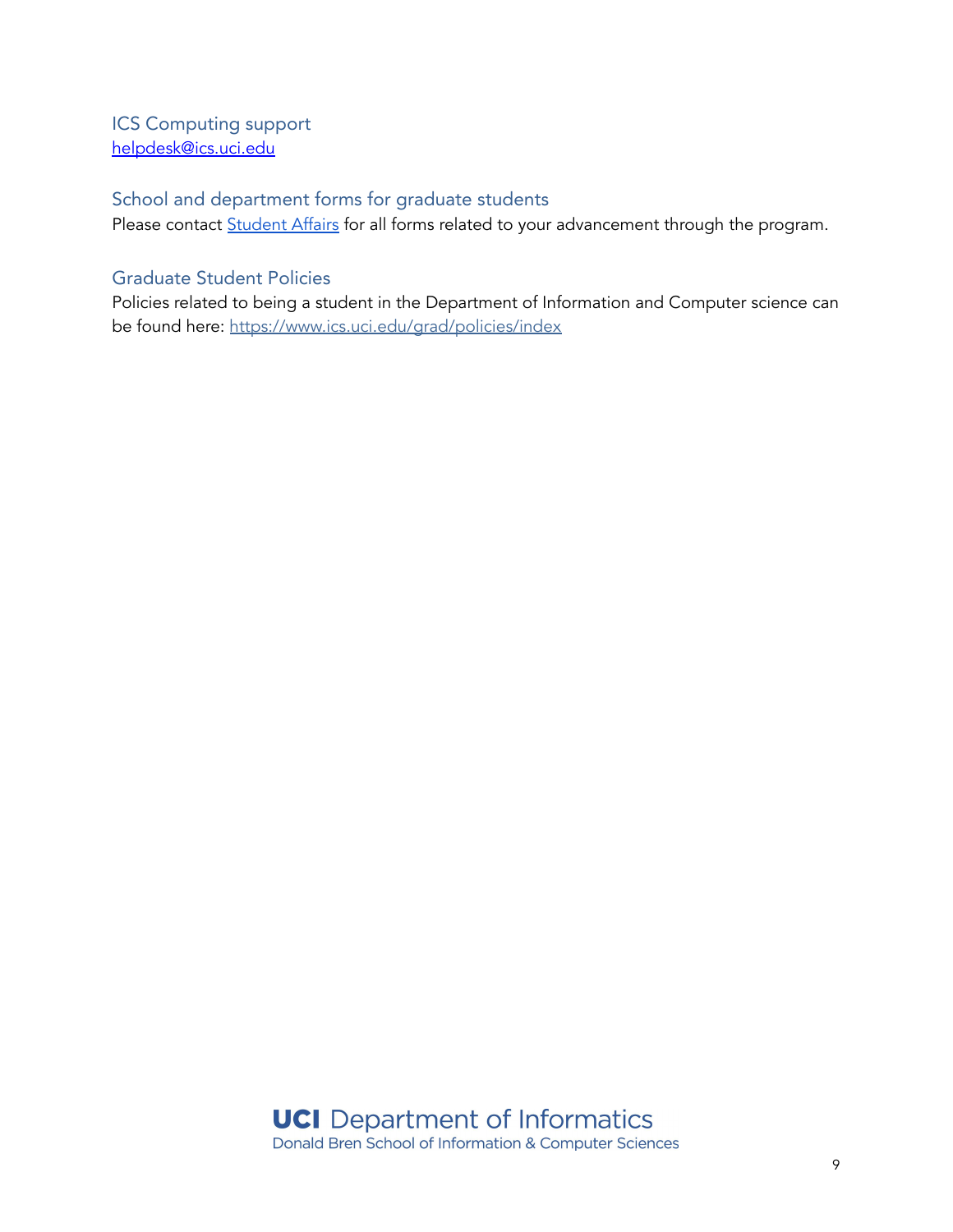# <span id="page-10-0"></span>Departmental resources for grad students

# <span id="page-10-1"></span>**Fellowships**

We expect you to apply for all fellowships you are eligible for (even if you already have secure funding). Getting a fellowship helps both you and your colleagues (it frees up money for your peers and is amazing for your CV). We will help you be aware of various fellowship opportunities, deadlines, writing help, and mentorship opportunities.

# <span id="page-10-2"></span>Affinity Groups

We maintain an open call for informatics students to develop affinity groups (Black, LGBTQ, Latinx, First Gen, International students, etc. etc. etc.).

- We commit to giving each affinity group a \$1.5k budget and opportunity to have coffee with faculty and/or department leadership once a quarter. \*Note UCI policy does not allow us to reimburse for food or beverage for individuals or groups off campus or any social gatherings.
- To create an affinity group send the Vice Chair Katie Salen Tekinbas a list of the founding members of the group and a brief overview of some of your initial ideas for group activities (social events, networking, etc.).
- The Vice Chair works with affinity groups to schedule coffee, brainstorm who on the faculty they would like time with, and invite these people to attend.

### <span id="page-10-3"></span>Travel Resources

You should always start by asking your advisor for help funding travel related to research or conference attendance/presentation of papers. However, advisors may or may not have the funds to support your travel. In order to provide equity in travel opportunities for PhD students the Department of Informatics has its own travel fund.

We take requests on a first come first serve basis and award money based on the following criteria:

- Alignment between travel opportunity and your career
- Willingness to look for outside resources (see below)
- Advisor unable to fund travel

The travel fund application is at the end of this handbook. Please fill out and send to the Vice Chair of Graduate Affairs (ksalen@uci.edu) and the Department Chair (ichair@ics.uci.edu) at least one month prior to the proposed trip.

\*You can also use the travel fund to attend virtual conferences.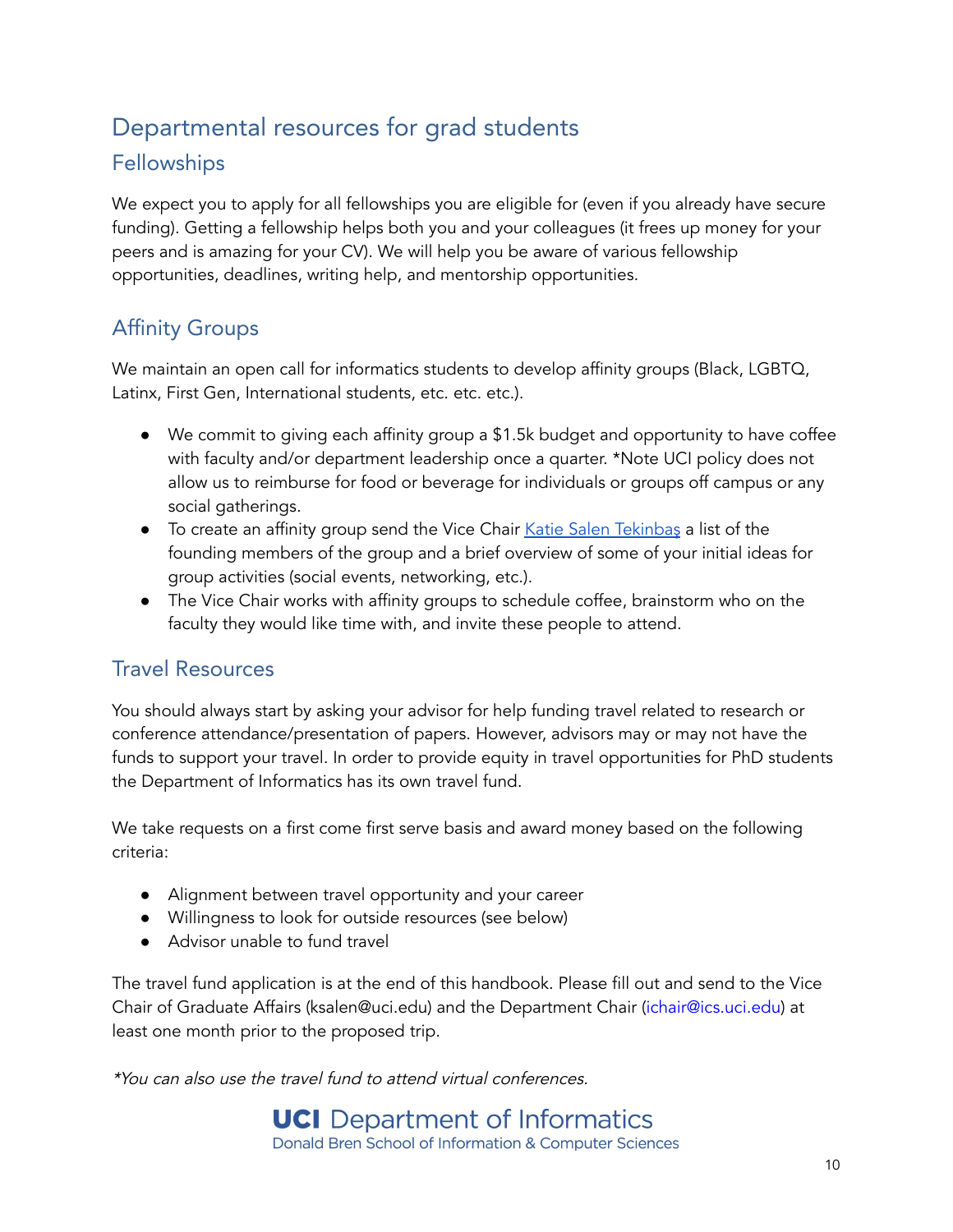We also recommend investigating all of the travel resources available. Here are a few.

- [DECADE](https://grad.uci.edu/about-us/diversity/decade/index.php) Student Travel Awards of up to \$1000 once a year (students who participate in DECADE activities will be privileged in these awards).
- Associated Graduate Students provide small grants for academic travel (presenting a paper or giving a talk). Applications are due once a quarter. [Information](https://www.ags.uci.edu/services/travel/) can be found [here.](https://www.ags.uci.edu/services/travel/)

# <span id="page-11-0"></span>Dependent Care Funding

We recognize that the financial strain on PhD students who are over 50% financially responsible for a dependent is substantial. Thus, the department offers PhD students who apply and qualify, a flat \$1500 per quarter to help with dependent care.

The dependent care request form is at the end of this handbook. Please fill out and send to the Vice Chair of Graduate Affairs (ksalen@uci.edu) and the Department Chair ([m.mazmanian@uci.edu\)](mailto:m.mazmanian@uci.edu).

You will need to re-apply every quarter for dependent care funds. The deadline is the Friday of week 4 of the quarter.

\*Please note: any additional funds received will change your financial status in regards to taxes and possible qualifications for financial aid. It is your responsibility to speak to the financial aid office to see if you will be affected before accepting the funds.

# <span id="page-11-1"></span>Emergency Funding

We recognize that life is filled with unexpected challenges and that being a PhD student can be precarious. The department has put aside a sum of money to act as an emergency/hardship fund for PhD students. These funds are meant to help PhD students deal with urgent, one-time, pressing needs that could not necessarily be foreseen. We welcome you to call on the funds in emergency situations.

Any money distributed to PhD students will be in the form of a departmental fellowship and NOT considered a loan. These resources are coming out of the Department of Informatics budget and are explicitly reserved for PhD students in the department.

The emergency funds request form is at the end of this handbook. Please fill it out and send to the Vice Chair of Graduate Affairs (ksalen@uci.edu) and the Department Chair ([m.mazmanian@uci.edu\)](mailto:m.mazmanian@uci.edu) OR make an appointment to come speak with one of us in person or via zoom (whichever is more comfortable for you).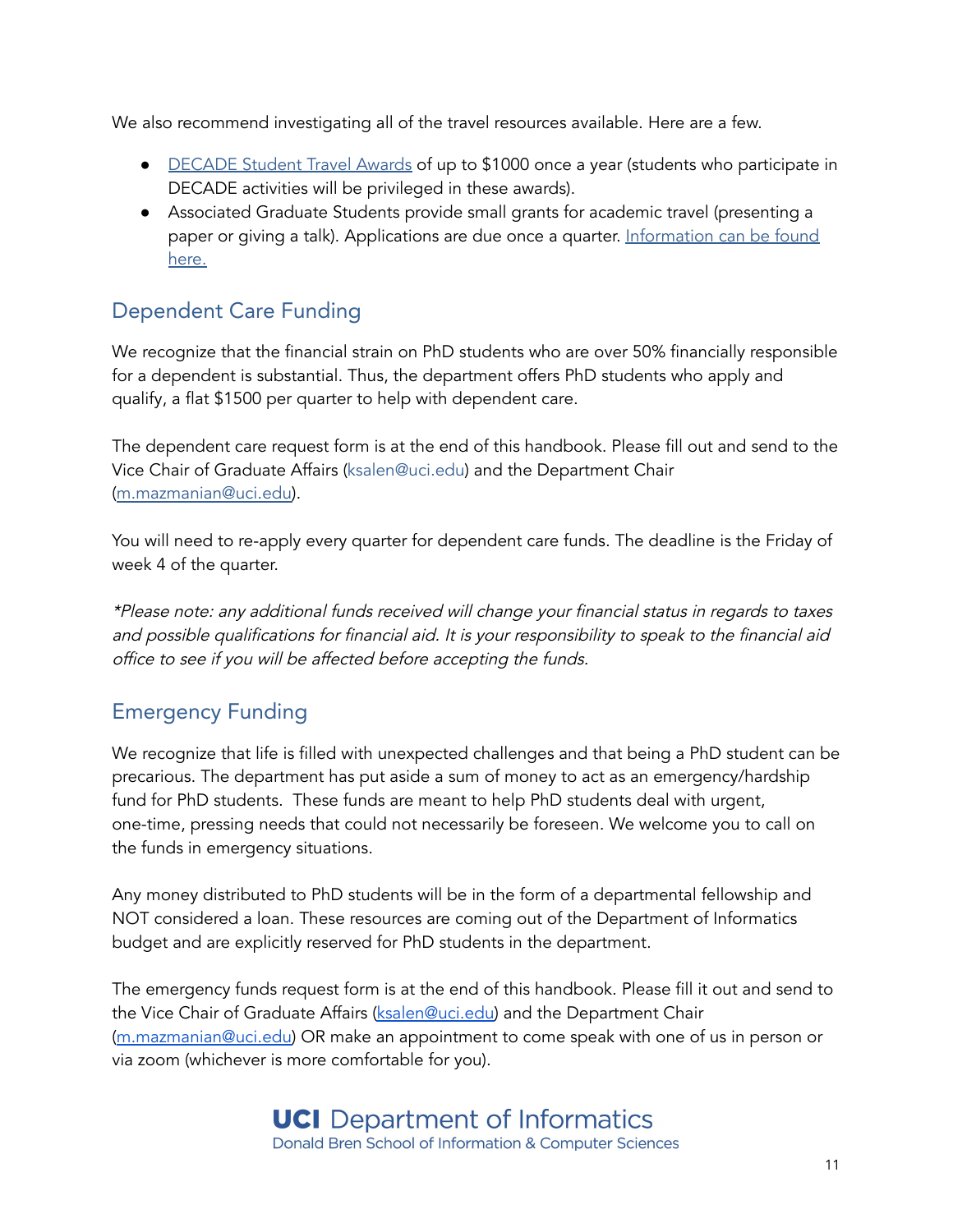\*Please note: any additional funds received will change your financial status in regards to taxes and possible qualifications for financial aid. It is your responsibility to speak to the financial aid office to see if you will be affected before accepting the funds.

We are the first department on campus to create an emergency fund. Since we did so the university has created a similar fund. We encourage you to apply for these funds. Click here to apply for the UCI Basic Needs [Economic](https://basicneeds.uci.edu/community-resources/ecrt-grant.php) Crisis Response Grants.

# <span id="page-12-0"></span>Departmental policies

### <span id="page-12-1"></span>Working space

If you do not have a conducive working space in the department please see your advisor or the Vice Chair of Graduate Affairs.

### <span id="page-12-2"></span>Advisor

All incoming PhD students are assigned an Interim Advisor. It is your responsibility to find a permanent advisor by the end of your first year. Your interim and permanent advisor may or may not be the same person. Once you have established a permanent advisor you are expected to email the Vice Chair of Graduate Affairs.

If you have not found a permanent advisor by the beginning of Spring quarter of your first year you are required to come speak with the Vice Chair of Graduate Affairs. It is possible to switch advisors after your first year. Please speak to the Vice Chair if you are planning to do so.

In order to maintain satisfactory progress in the department you need to affiliate with a primary research advisor by the end of the first year and remain affiliated with an advisor throughout your tenure as a student. Although PhD students may change advisors, and may take a single quarter without an advisor to test alternatives and make that transition, PhD students cannot go without a primary advisor for more than one quarter. Failure to secure an advisor on the PhD student's part will result automatically in cautionary status and may also result in a recommendation for dismissal from the program. It is the student's responsibility to secure an advisor; not the university nor department.

# <span id="page-12-3"></span>Individual Development Plan

You will be sent an Individual Development Plan form at the beginning of each Fall quarter. You are expected to fill it out and, with the form in hand, discuss your responses with your advisor by the end of week 5 and modify the form given your advisor's input. Once you have had this discussion, we expect you to send an email to the Vice Chair of Grad Affairs with a copy of the IDP form. The form is meant to engender a productive conversation with your advisor about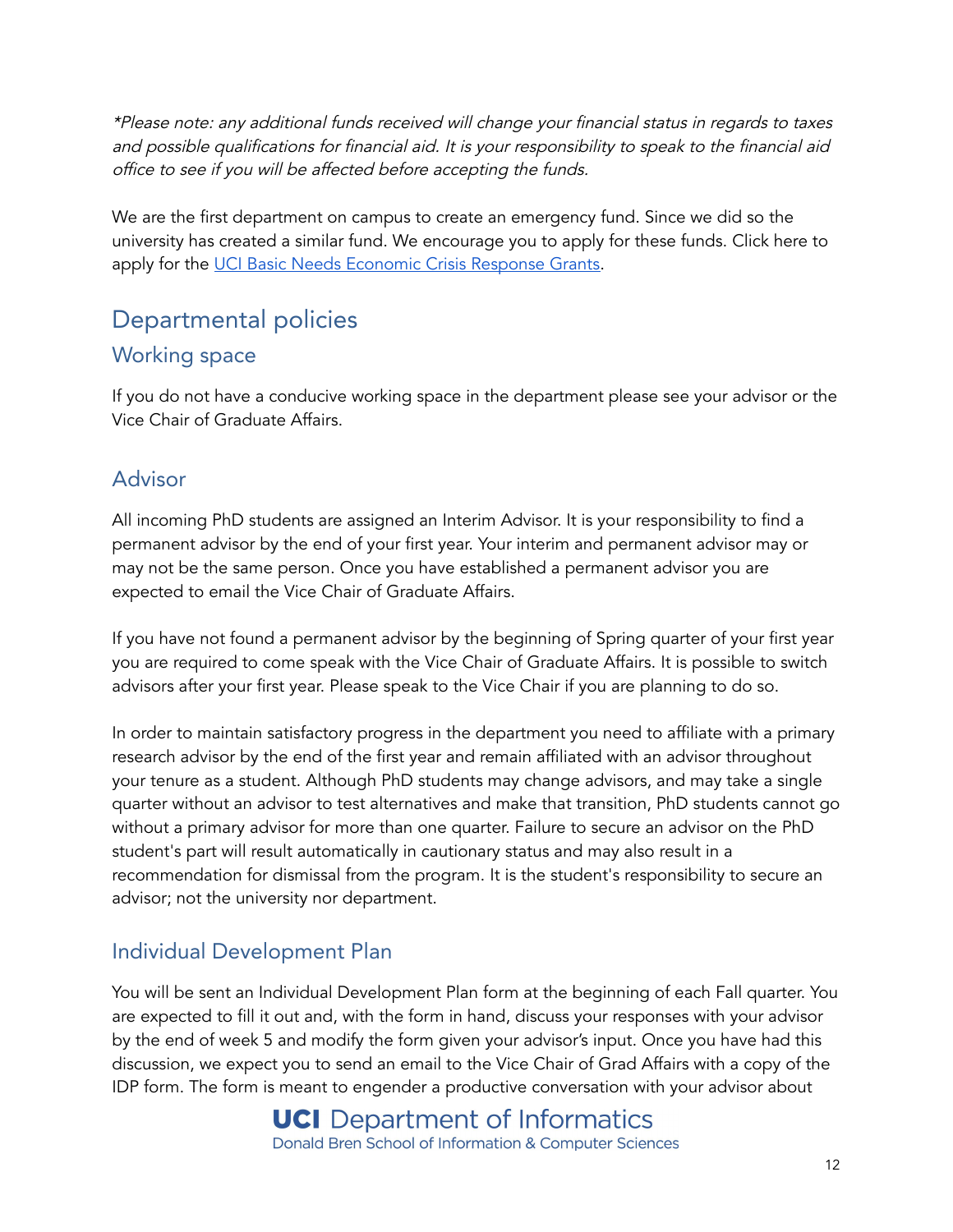your plans and expectations for the upcoming year. You will not be reviewed based on whether or not you have kept to the plan. Please keep a copy of the form (and give one to your advisor) in your private records in case any issues arise and as a resource for the following year's discussion.

# <span id="page-13-0"></span>Annual Student Reviews

We conduct annual reviews of every PhD student with the full faculty. In the fall we review all students 2<sup>nd</sup> year and beyond. You will be asked to fill out a review document and submit it prior to the review.

The entire faculty will then discuss your progress and you will receive a letter from the Vice Chair that reflects the faculty conversation. The letter will state whether the faculty assesses your progress as satisfactory, cautionary, or unsatisfactory. The letter will also specify any expectations for the upcoming year. You will be reviewed on whether or not you are able to meet these expectations.

If you are given a cautionary assessment you will be re-reviewed in our spring review meeting. During the spring meeting we review any student that was on leave in the Fall and all first year students.

- Two cautionary reviews in a row becomes an unsatisfactory review and is considered grounds to ask you to leave the program.
- Unsatisfactory status is considered grounds to ask you to leave the program.

These discussions are for your benefit – they ensure that no student falls through the cracks and any potential issues are addressed early and with care.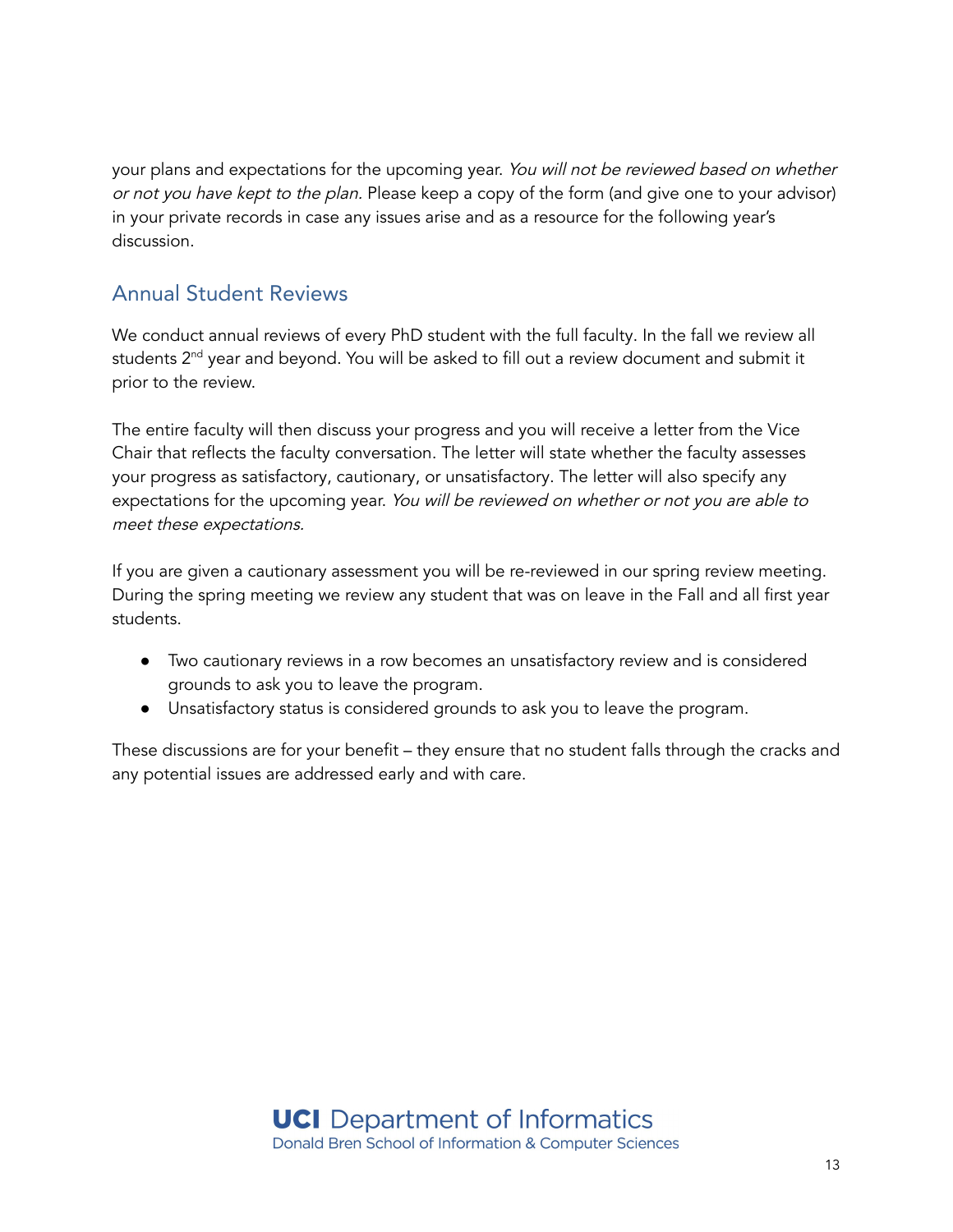# <span id="page-14-0"></span>Financial information to keep in mind

### Summer support is not guaranteed

There are a variety of fellowships, teaching opportunities, industry internships, and research positions with individual faculty members. It is up to you to talk to your advisor and plan ahead to figure out the best summer opportunity for you.

## Employment and taxes are complicated at UCI

Here is some information to help you wade through the differences in when you are paid and what kinds of positions automatically withhold taxes and which do not.

### Rule of thumb information on payment and taxes:

- All university "employment" positions automatically withhold taxes.
- It is a good guess that any large chunk of money given to you (stipend, university fellowships that do not include employment, external fellowship (GAANN, NSF), incentives) do not have taxes not withheld.
- TA positions are paid at the end of month (first check, Oct 31)
- RA/GSR positions are paid at the end of the month (first check, Oct 31)
	- The relocation incentive paid to incoming graduate students (\$2500) is meant to offset the delay in your initial paycheck.
- Reader positions are paid biweekly and require timesheets (first check, Oct 15ish). The bi-weekly schedule can be found here <https://accounting.uci.edu/payroll/calendar.html>.
- Most fellowships (NSF, GANN, Block fellowships) are paid at the beginning of the month (Oct 1)
- The UCI Graduate Division is the place to go with questions about taxes ([https://grad.uci.edu/funding/tax-information.php\)](https://grad.uci.edu/funding/tax-information.php)

We do not want to leave you in a tight spot financially. Please ask questions and take it upon yourself to understand how you are being paid. Marty is the person to direct all of these questions.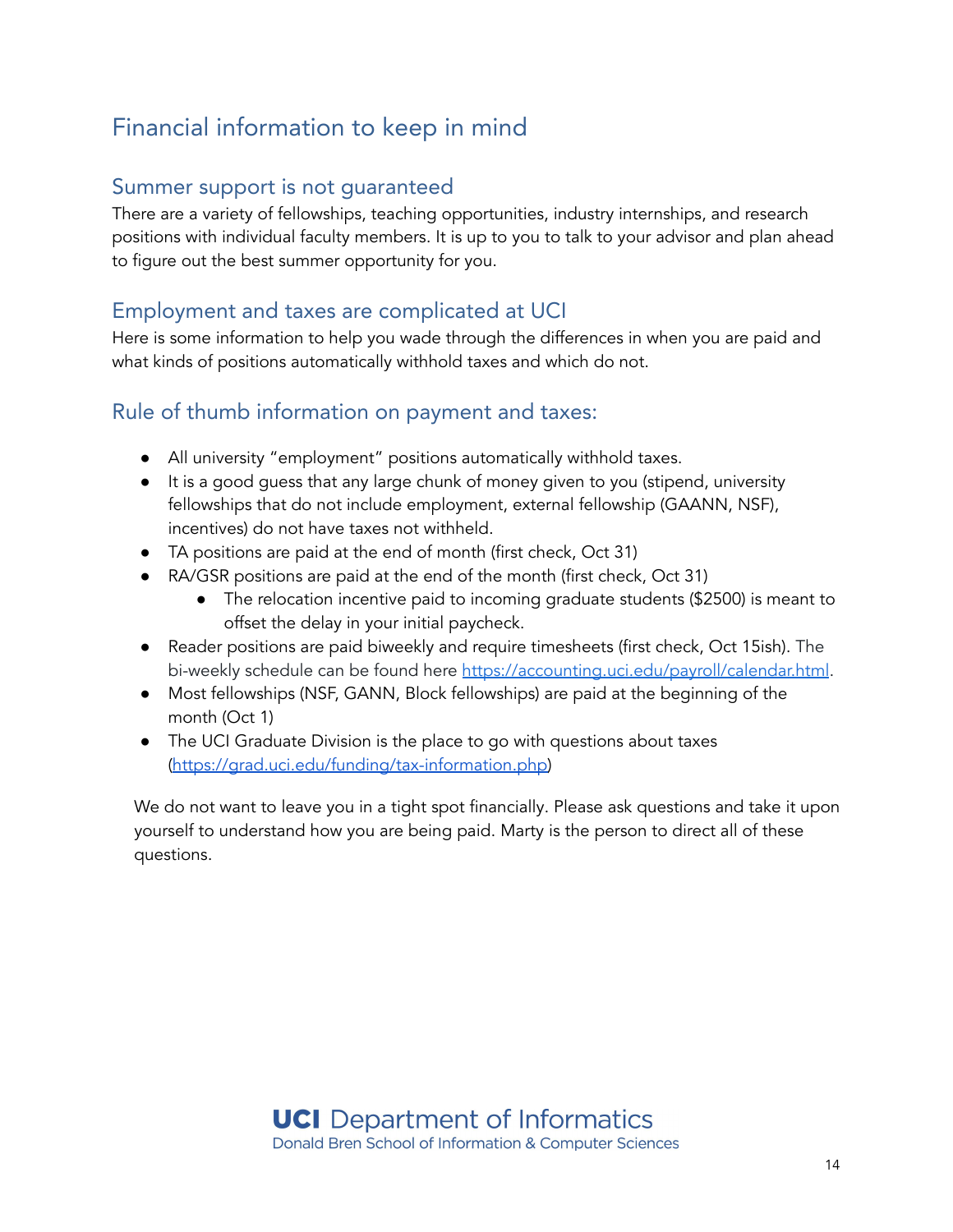# <span id="page-15-0"></span>University resources for graduate students

# <span id="page-15-1"></span>Institutional Review Board

You are expected to apply for approval from the Institutional Review Board for all research involving humans or identifiable data. Here is an overview of Human [Protections](https://research.uci.edu/compliance/human-research-protections/about-the-irb/index.html) and IRB at [UCI.](https://research.uci.edu/compliance/human-research-protections/about-the-irb/index.html) The research in Informatics generally falls under the IRB "C" (social/behavioral) category. Oftentimes the research conducted in Informatics falls under the "self-exempt" category. Such research still needs to go through the online process of being declared self-exempt. Below are the current IRB C analysts and administrators.

| Melissa Camarena        | Yolitzma Gonzalez           |
|-------------------------|-----------------------------|
| IRB "C" Sr. Analyst     | IRB "C" Analyst             |
| 160 Aldrich Hall        | 160 Aldrich Hall            |
| (949) 824-4779          | (949) 824-8945              |
| mccamare@uci.edu        | yolitzmq@uci.edu            |
|                         |                             |
| <b>William Kettler</b>  | Audrye Covarrubias-Aguilera |
| IRB "C" Sr. Analyst     | IRB "C" Analyst             |
| 160 Aldrich Hall        | 160 Aldrich Hall            |
| (949) 824-7114          | $(949)$ 824-6662            |
| <u>wkettler@uci.edu</u> | acovarr3@uci.edu            |
|                         |                             |

# <span id="page-15-2"></span>UCI Resources for Families, Childbirth, and Childcare

Childbirth [Accommodations](https://grad.uci.edu/funding/employment/child-care.php): The university maintains a central childbirth accommodation fund. TAs and GSRs appointed at 25% appointment or more up to 6 week paid leave for childbirth.

Childcare [Reimbursement](https://grad.uci.edu/funding/employment/child-care.php): GSRs, Readers, TAs at a 25% appointment or more can get reimbursed for up to \$1100 per quarter (including summer session) for eligible child care expenses.

Both the Childbirth Accommodation Fund and the Childcare Reimbursement Fund are administered by the Graduate Division. For complete eligibility information and procedures, please see ASE/GSR Childbirth [Accommodation](https://grad.uci.edu/forms/faculty-and-staff/cba-ccr_proc_SEP_2018.pdf) and Childcare Reimbursement Program [Procedures.](https://grad.uci.edu/forms/faculty-and-staff/cba-ccr_proc_SEP_2018.pdf)

UCI [Families](https://families.uci.edu): UCI Resources for students with dependent care responsibilities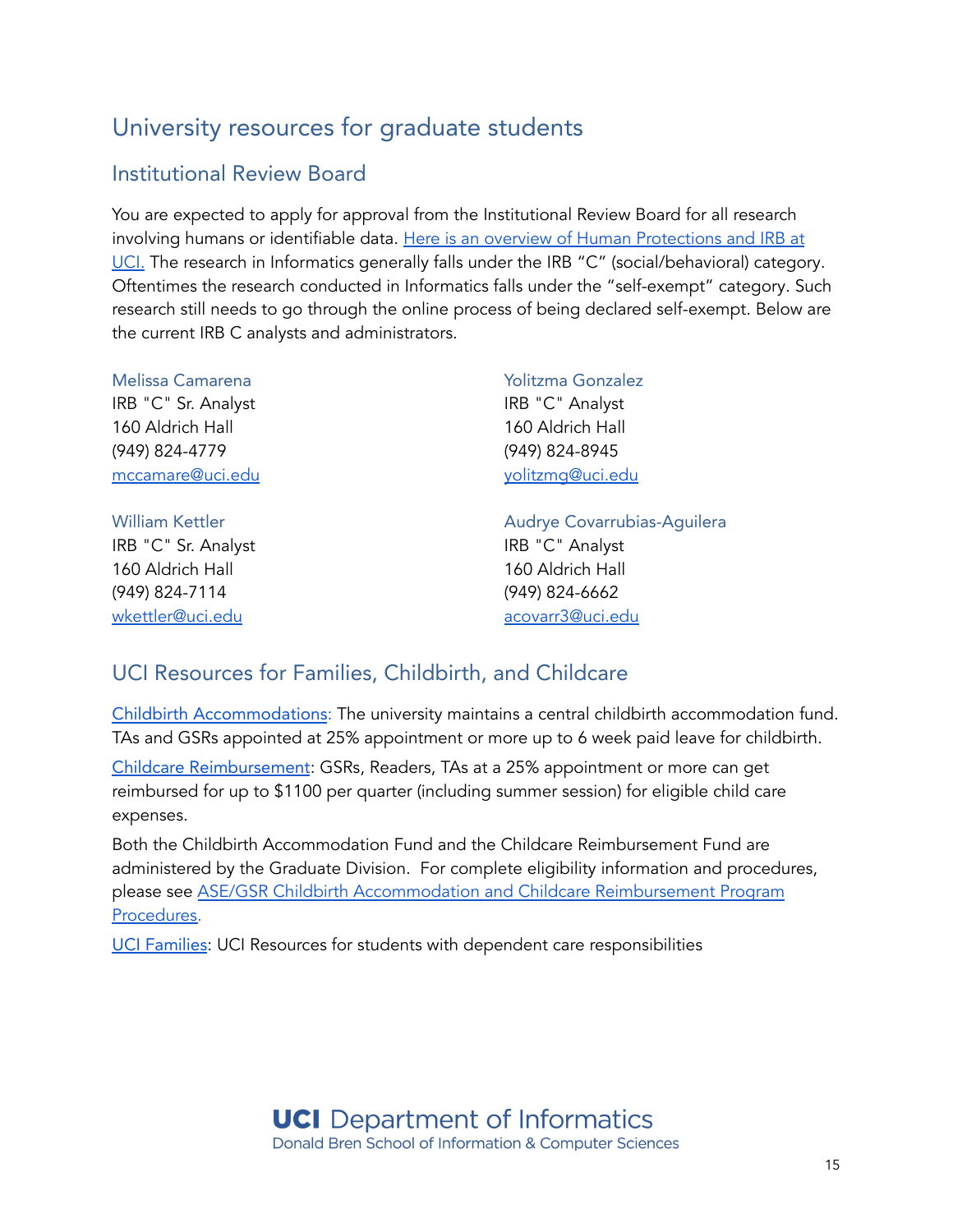# <span id="page-16-0"></span>UCI International Center

UCI [International](https://ic.uci.edu) Center: International graduate students should go to the international center for questions about visas, travel, U.S. taxes, social security cards, and information about the UC Glacier program.

UCI [Accounting](http://www.accounting.uci.edu/tax/non-resident/index.html) and Fiscal Services: Glacier is an online nonresident tax compliance system that allows UCI to properly determine the appropriate withholding on income paid to non-residents and comply with tax laws.

### <span id="page-16-1"></span>UCI Graduate Resource Center (GRC)

The [Graduate](https://grad.uci.edu/services/grc/index.php) Resource Center is the place to go for writing support, health and wellness, and career development.

The GRC offers [workshops](https://grad.uci.edu/professional-success/workshops.php) and programs designed to support professional [development](https://grad.uci.edu/professional-success/index.php)[;](https://grad.uci.edu/professional-success/communications-and-cultural-fluency.php) [communication](https://grad.uci.edu/professional-success/communications-and-cultural-fluency.php); preparation of grant and fellowship funding [applications;](https://grad.uci.edu/services/grc/outreach-services.php) [wellness](https://grad.uci.edu/professional-success/life-skills.php) and [work-life](https://grad.uci.edu/professional-success/life-skills.php) balance; [mentoring](https://grad.uci.edu/academics/mentoring.php) and much more!

They also provide individual consultation for career [planning,](https://grad.uci.edu/services/grc/outreach-services.php) funding [opportunities](https://grad.uci.edu/services/grc/outreach-services.php), public speaking [coaching](https://grad.uci.edu/services/grc/outreach-services.php) and graduate [preparation.](https://grad.uci.edu/services/grc/outreach-services.php)

The GRC also has a number of resources to help you enhance health and [wellness.](https://grad.uci.edu/services/health-and-wellness.php)

GRC also provides numerous opportunities for writing [support](https://grad.uci.edu/services/grc/writing-support.php) – a service that many students have found to be very helpful.

# <span id="page-16-2"></span>Graduate Student Teaching Support Services

Division of Teaching Excellence and Innovation

Graduate teaching [development](http://dtei.uci.edu/graduate-post-doc-teaching-development/) program. This program provides online resources, one-on-one teaching consultations, and workshops for graduate students to discuss best teaching practices.

They are also the office that runs the pedagogical fellowship program. Information can be found here: <http://dtei.uci.edu/the-pedagogical-fellowship/>

Diverse [Educational](https://inclusion.uci.edu/decade/) Community and Doctoral Experience (DECADE) office DECADE has numerous resources dedicated to promoting an inclusive doctoral community and positive culture of all graduate students.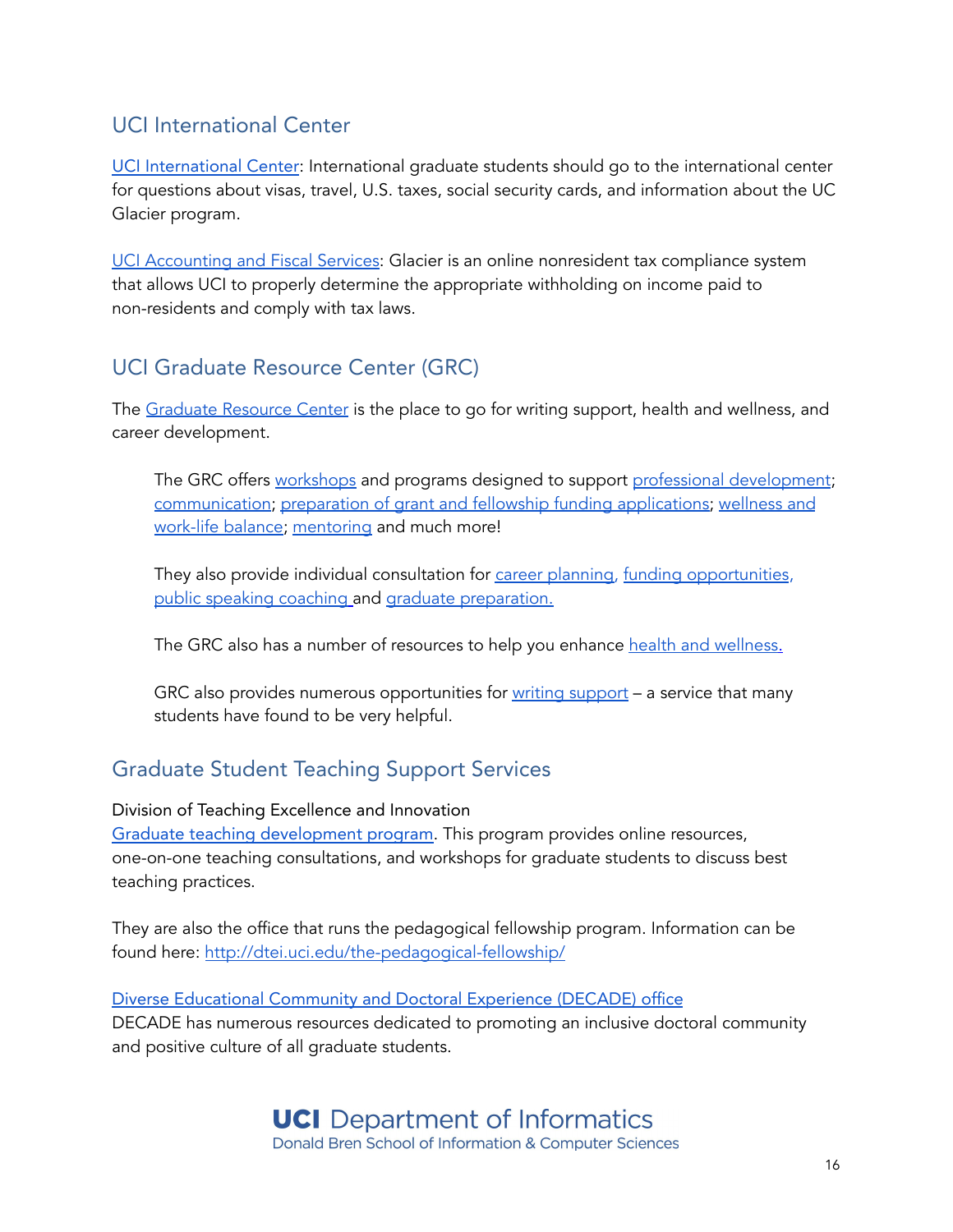### UCI Student Disability Services

UCI [Disability](https://www.dsc.uci.edu) Services are there to help students get needed accommodations. According to their website: "Disabilities include, but are not limited to, orthopedic, visual, hearing, learning, chronic health and psychological disabilities. … DSC provides services to students with documented permanent and temporary disabilities. Services include reasonable accommodations, auxiliary aids, and individualized support services based on your disability documentation, functional limitations, and a collaborative assessment of needs."

### <span id="page-17-0"></span>UCI Graduate Health / Wellness Services

UCI [Counseling](https://counseling.uci.edu) Center: The counseling center provides short term therapy, urgent psychiatrics services and group services. Students looking for longer term psychiatry and mental health services should go to the **[Student](https://shc.uci.edu/psychiatry-mental-health-services/mission) Health Center.** 

UCI Student Affairs BE WELL [initiative:](https://bewell.uci.edu) Tool for searching all UCI wellness programs (emotional, physical, academic, social, cultural, career, financial, sexual, environmental, spiritual).

UCI Center for Student [Wellness](https://studentwellness.uci.edu) and Health: A wonderful resource that includes in person workshops, pet therapy, a drop in space to decompress, free condoms and lube, and still having one-on-one consultations. They also provide private consultations on the following topics: drugs and alcohol, sexual health, nutrition, mental health awareness, wellness. Consultations consist of a 30-60 minute one-on-one confidential appointment with a health educator. Call 949-824-9355 to make an appointment.

Student Health & Dental [Services](https://shc.uci.edu): See the website for information on holiday closures and extended academic hours. Hours of operation: M-F 8am-5pm.

Student Health Services (Bldg 5 on the [campus](http://www.uci.edu/visit/maps.php/index.php) map) 501 Student Health Tel: (949) 824-5301

Dental Clinic / Student Health II Bldg 6 on the [campus](http://www.uci.edu/visit/maps.php/index.php) map) 500 East Peltason Drive Tel: (949) 824-5307/949-824-2574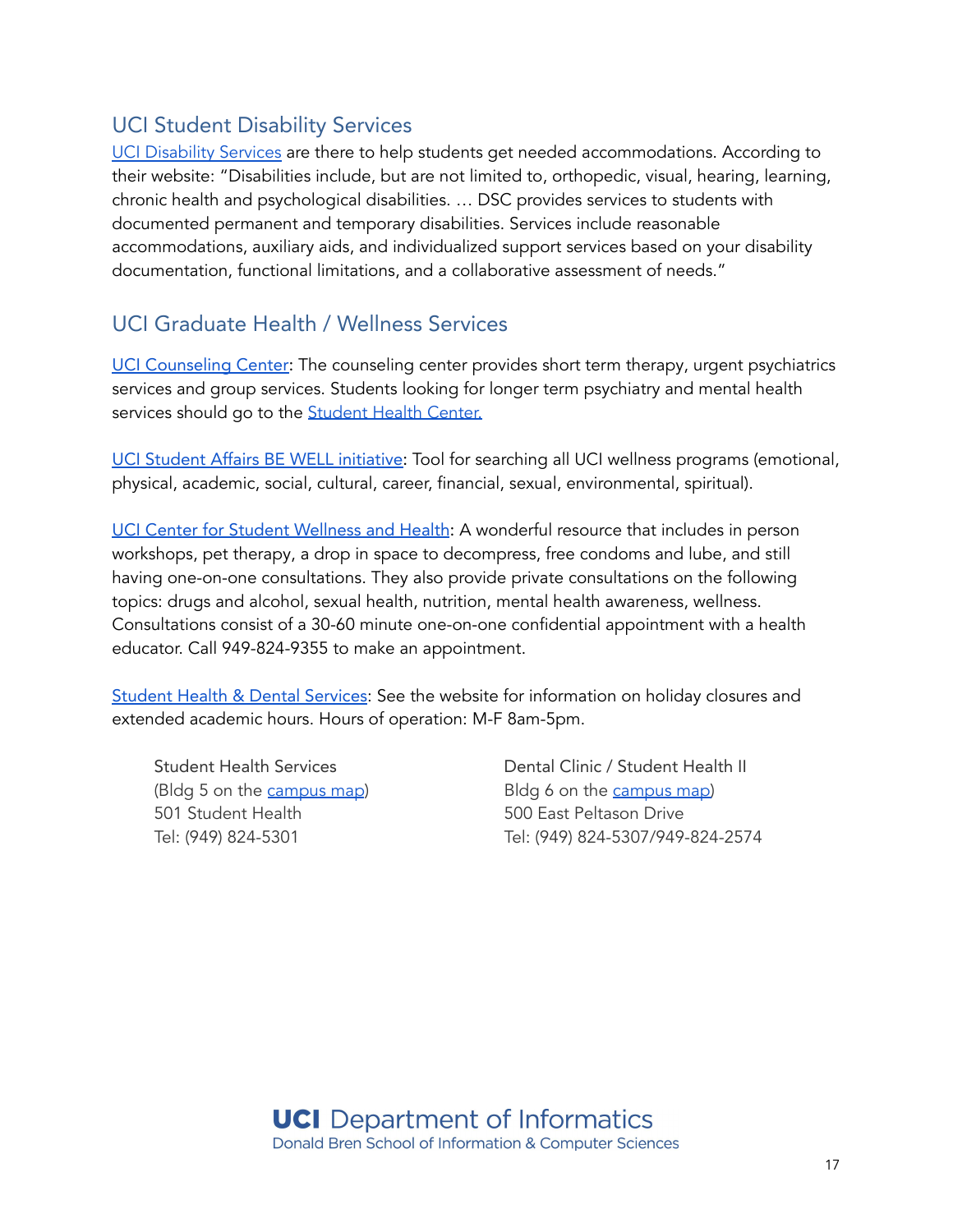# <span id="page-18-0"></span>Other UCI Services

UCI Food [Pantry:](http://basicneeds.uci.edu/get-resources/food-pantry.php) provides emergency food and toiletries to UCI students. 4079 Mesa Rd. Irvine, CA 92617 Hours: Monday - Friday from 10AM-5PM

UCI [Veterans](https://veteran.uci.edu) Services Center: A welcoming environment for veterans, reservists, and their dependents. This office can help you get educational benefits and will submit entitlement requests. Open Monday - Friday, 9:00am - 5:00pm.

Veteran Services Center G306 UCI Student Center Irvine, CA 92697-5125 (949) 824-3500 [veteran@uci.edu](mailto:veteran@uci.edu)

UCI Campus [Organizations](https://campusorgs.uci.edu): Get involved and learn about the over 600 campus clubs and organizations dedicated to fun, career opportunities, athletic pursuits, wellness, religion, multicultural, etc. etc. etc.

UCI LGBT [Resource](https://lgbtrc.uci.edu) Center: The LGBTRC provides support, education, and advocacy from an intersectional perspective regarding sexual orientation/attraction and gender identity for the UC Irvine Campus Community.

UCI National Society of Black [Engineers](http://uci-nsbe.weebly.com): NSBE's national mission is "to increase the number of culturally responsible Black engineers who excel academically, succeed professionally and positively impact the community."

Women in [Information](https://wics.ics.uci.edu/about-us/) and Computer Sciences: WICS is a social and professional non-profit organization at UCI established to help and encourage women to pursue a college degree and a successful career in the computer science field.

Latin American Student [Organization](http://lasouci.weebly.com) at UCI: LASO is an inclusive organization that welcomes everyone open to socializing and/or expanding their knowledge about Latin America. The goal of the organization is to establish social, cultural, and academic connections to provide students with a space on campus to interact with others who share similar interests and backgrounds. LASO aspires to be a "home away from home."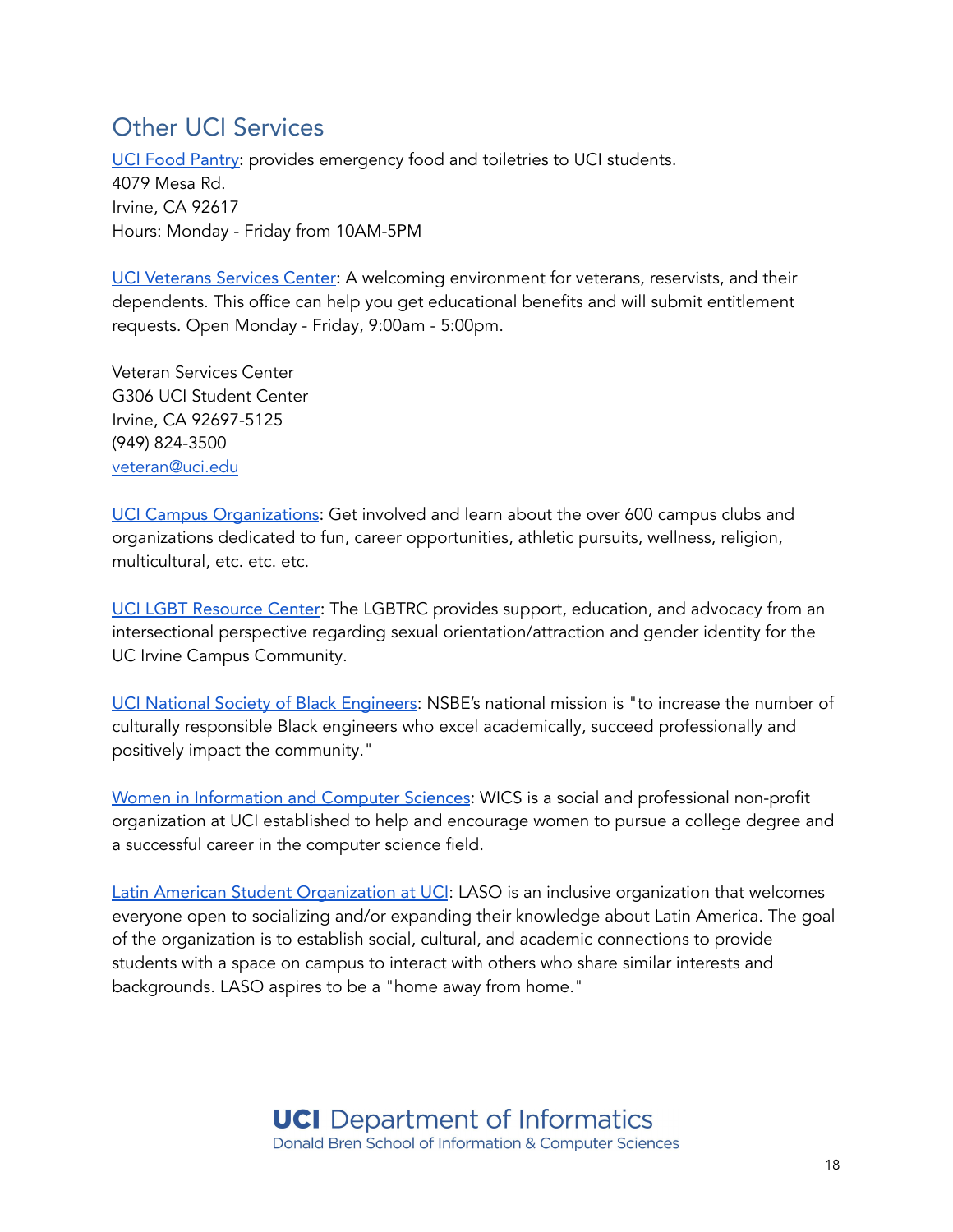# <span id="page-19-0"></span>Where to turn with an issue or problem

You can always turn to:

- Katie Salen Tekinbaş as Vice Chair (ksalen@uci.edu)
- Melissa Mazmanian as Department Chair (m.mazmanian@uci.edu)
- Phong Luong as Graduate Counselor (pbluong@uci.edu)
- Kris Bolcer, Director of Student Affairs [\(kbolcer.uci.edu\)](http://kbolcer.uci.edu)
- Marios Papaefthymiou as Dean of ICS (marios@ics.uci.edu)
- Gillian Hayes as Vice Provost for Graduate Education at UCI (gillian.hayes@uci.edu).

In addition, the following offices exist to support the university community and we encourage you to call on them.

Office of Inclusive [Excellence:](https://inclusion.uci.edu) Douglas Haynes, Vice Chancellor for Equity, Diversity, and Inclusion is committed to creating a culture of diversity, equity and inclusion across the university. They are a receptive office and an excellent resource.

Office of equal [opportunity](http://www.oeod.uci.edu) and diversity (OEOD): The OEOD works to promote and integrate the principles of equal opportunity, affirmative action, nondiscrimination, and inclusive excellence at UCI. This office is the place to report acts of intolerance, discrimination or sexual harassment. Staff in this office are good resources for both taking steps toward reporting and mediating a specific incident OR simply being an understanding sounding board and mediator.

UCI Office of the [Ombudsman](http://ombuds.uci.edu): This office aims to "Provide all members of the UCI community a safe place to talk about concerns, explore options, and make informed decisions." They are an "alternate channel for confidential, neutral and informal dispute resolution services for the UC Irvine campus and medical center" and can act as mediators for any number of issues you might be having with student peers and/or faculty. Unlike the OEOD (who officially don't recommend disciplinary action), the ombuds is tasked with confidential dispute resolution - to mediate issues, talk about concerns, and come up with a course of action. They are trained mediators and are here to help all members of the UCI community - so you can go to them for roommate disputes, issues with faculty/advisors/administrators, labmates, etc.

UCI [Academic](https://aisc.uci.edu/students/academic-integrity/index.php) Integrity: This office is in charge of all reports of violations of academic integrity. Their website provides the policy, procedures, and flowchart of the process for resolving violations.

UC Student [Workers](http://www.uaw2865.org) Union: When you are employed as a TA or Reader you automatically become part of the student workers union.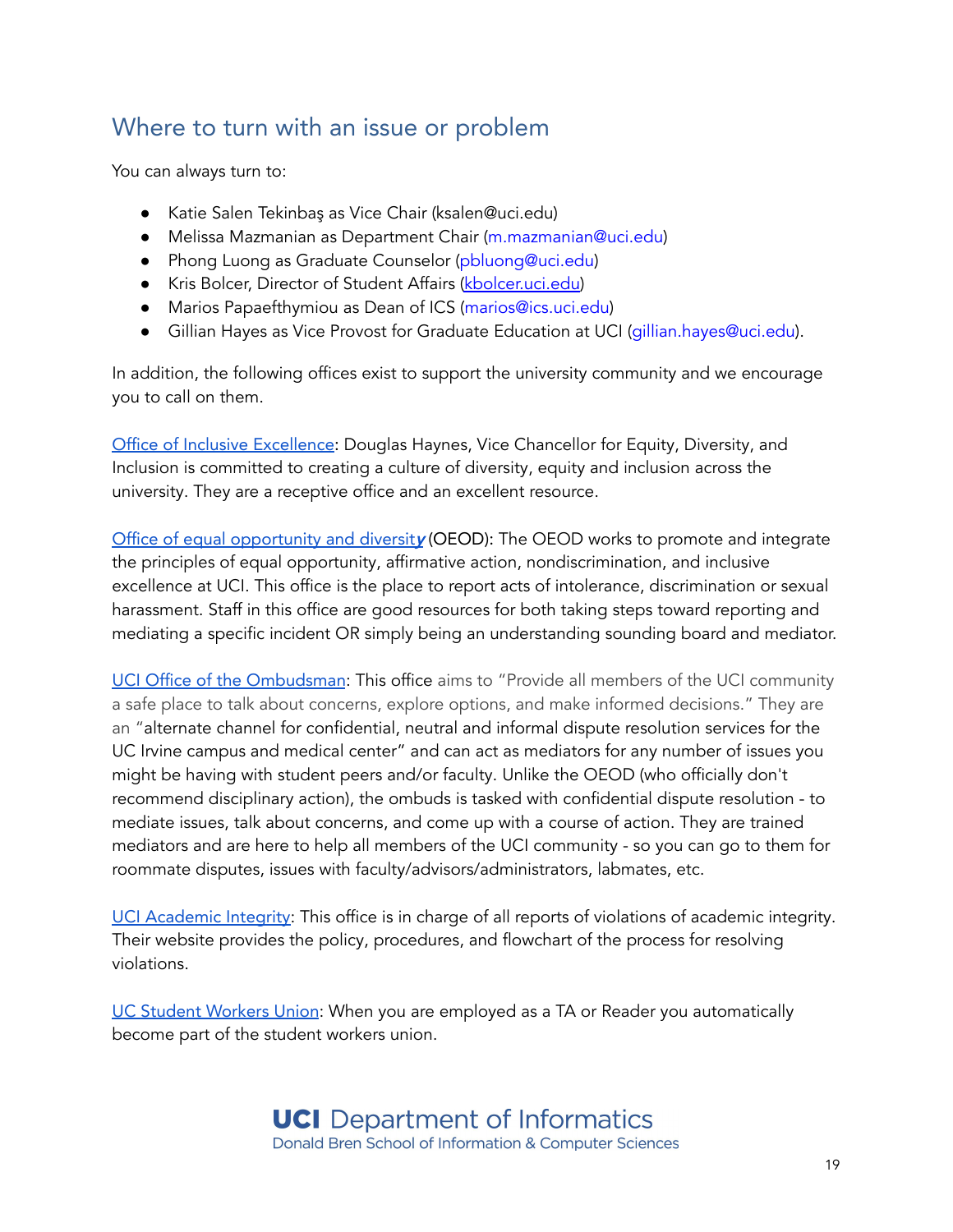# <span id="page-20-0"></span>REQUEST FOR HARDSHIP/EMERGENCY SUPPORT

Your name:

Student ID:

E-mail:

Please describe your hardship/emergency (feel free to use as few or as many details as you are comfortable with).

Please provide an estimate of the financial need associated with the hardship/emergency.

Please send this form via private email to the Chair (Melissa Mazmanian, mmazmani@uci.edu) and Vice Chair for Graduate Affairs (Katie Salen Tekinbaş, ksalen@uci.edu).

Please note: any additional funds received will change your financial status in regards to taxes and possible qualifications for financial aid. It is your responsibility to speak to the financial aid office to see if you will be affected before accepting the funds.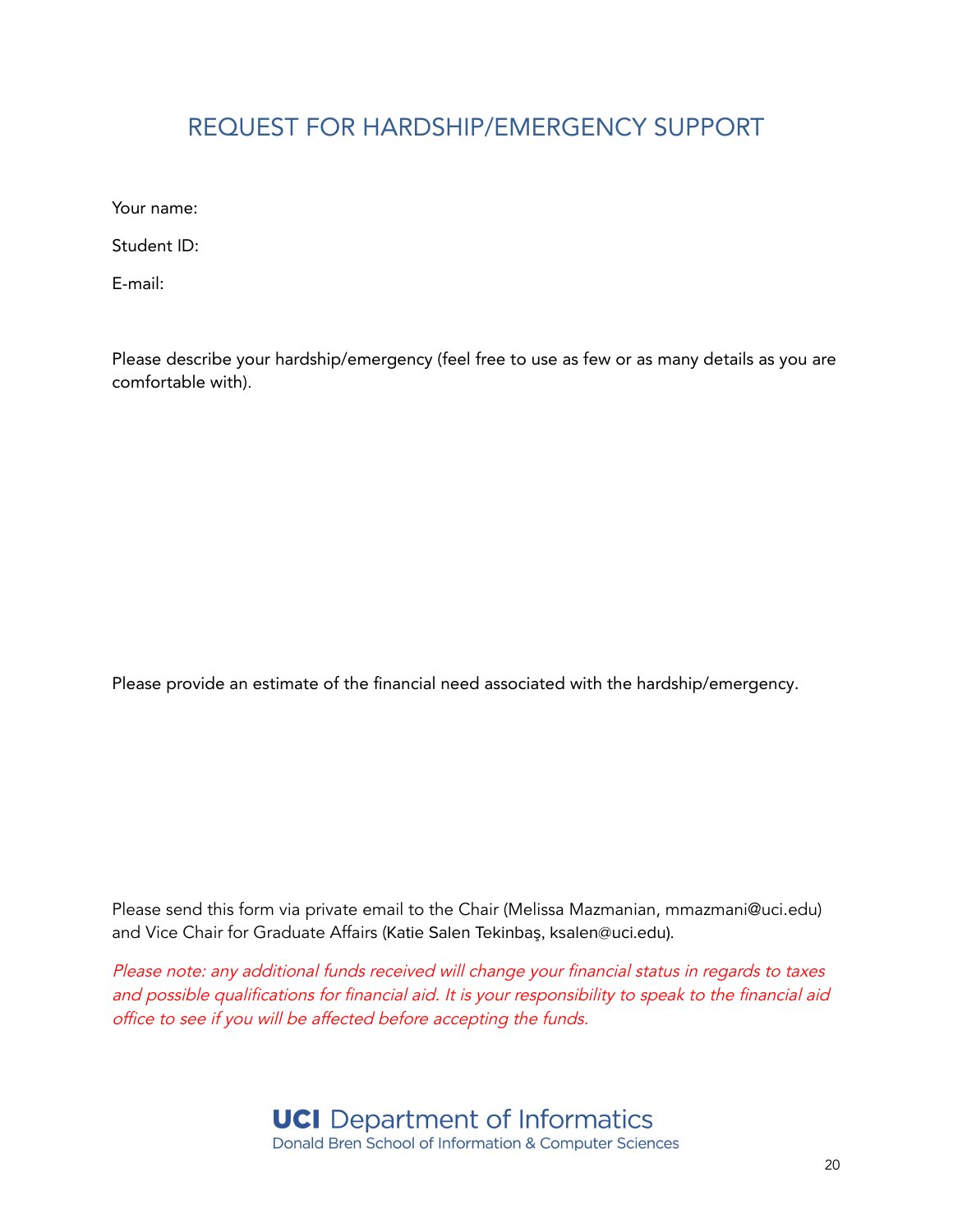# REQUEST FOR DEPENDENT CARE FUNDING

<span id="page-21-0"></span>For Ph.D. Students with primary responsibility for dependent care and who have financial need.

The department of Informatics recognizes the burdens that the responsibilities of childcare can put on our students. To assist in reducing such burdens, we need a written acknowledgement of the financial need so that we can release support funds.

Your name:

Student ID:

E-mail:

Please describe your situation (feel free to use as few or as many details as you are comfortable with; this part documents background information but will not be used as the basis for determining eligibility).

 $\Box$  By checking this box I certify that I have primary responsibilities for dependent care and have significant financial need as a result.

Please send this form via private email to the Chair (Melissa Mazmanian, mmazmani@uci.edu) and Vice Chair for Graduate Affairs (Katie Salen Tekinbaş, ksalen@uci.edu). The form is due Friday EOD of Week 4: Fall, Winter, or Spring quarters.

Please note: any additional funds received will change your financial status in regards to taxes and possible qualifications for financial aid. It is your responsibility to speak to the financial aid office to see if you will be affected before accepting the funds.